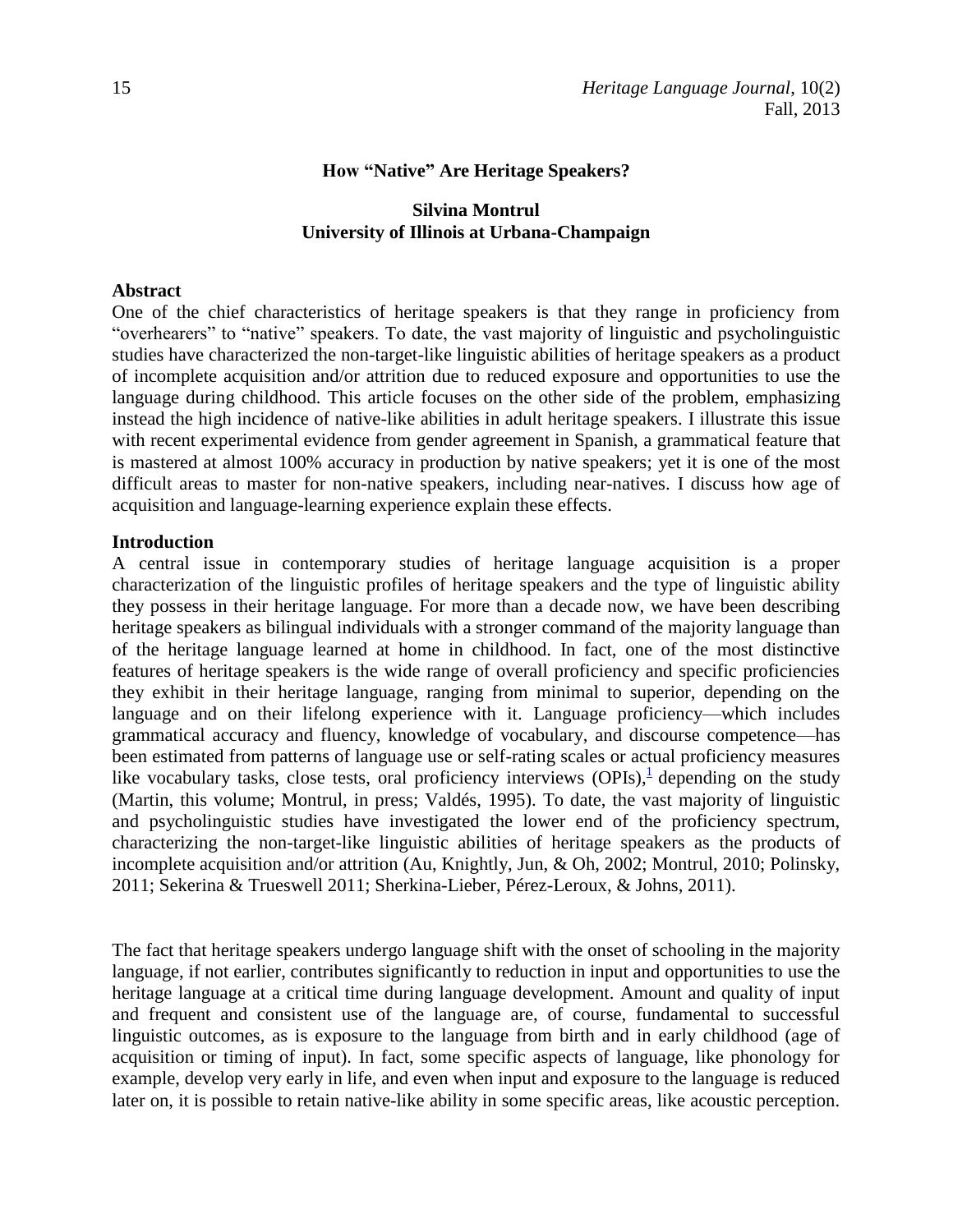Not all areas are so resilient in the face of a shift to a majority language, but despite this some heritage speakers are able to develop very high levels of proficiency in the heritage language overall, and/or in specific domains of their linguistic competence, including morphosyntax.

Documenting and characterizing the high end of the proficiency spectrum, and to what extent heritage speakers can reach the highest levels of linguistic achievement in their heritage language, has not, unfortunately, been the focus of much research in this field, but it is certainly an area that deserves attention if we are to understand the possibilities of heritage language speakers. To fill this important gap, this article highlights the superior and "native" linguistic abilities of heritage speakers in gender agreement in noun phrases, a grammatical area that is extremely difficult to acquire at ceiling, i.e., at the highest level of linguistic attainment, if language learning takes place later in life, as in typical second language (L2) learners. I begin by providing some background on native abilities and on possible degrees of linguistic attainment in bilinguals.

### **1. Native Speakers and "Native" Language Ability**

When we see or hear a native speaker we intuitively recognize them as such. Yet, when asked to define a native speaker, a precise definition remains elusive (Davies, [2](#page-24-1)003).<sup>2</sup> Native speakers are exposed to the language from birth and grow up speaking the language. We can agree that prototypical (educated) native speakers have "native" pronunciation and a sizable and comprehensive vocabulary. They speak in grammatical sentences (except for the occasional slip of the tongue), do not omit or misplace morphemes, recognize ambiguity and/or multiple interpretations and pragmatic implications of words and sentences, and are attuned to their sociolinguistic environment (social class, social context, gender, register, etc.). All native speakers have abstract and relatively stable knowledge of their language that allows them to generate and produce grammatical and novel sentences in their language (i.e., a vocabulary that feeds into an internalized generative system of rules and exceptions).

When judging speakers, we all have an intuitive idea of a norm. At the same time, we know there is predictable variation among native speakers. Not only can we recognize immediately whether somebody is, or sounds like, a native speaker, but we can also tell a great deal by the way a native speaker speaks, how he or she pronounces certain sounds, and the words and syntactic structures he or she uses (i.e., education, nationality, social class, etc.). Thus, on the one hand, we have a sense that linguistic competence is stable, categorical, and deterministic, fitting some idealized norm, as readily expressed in the Chomskyan linguistic tradition; while on the other hand, we also know there is predictable variation among native speakers in their use of language, as studied in the Labovian sociolinguistic tradition, for example. This notion of categorical linguistic knowledge, together with some degree of predictable variability, is precisely what characterizes the complete and successful outcome of the acquisition of a first (or native) language in a (predominantly) monolingual environment. All these capacities are assumed to be present in adults, but we also know that adults are not born with them, and that knowledge of language develops from birth, if not earlier, as illustrated in Figure 1.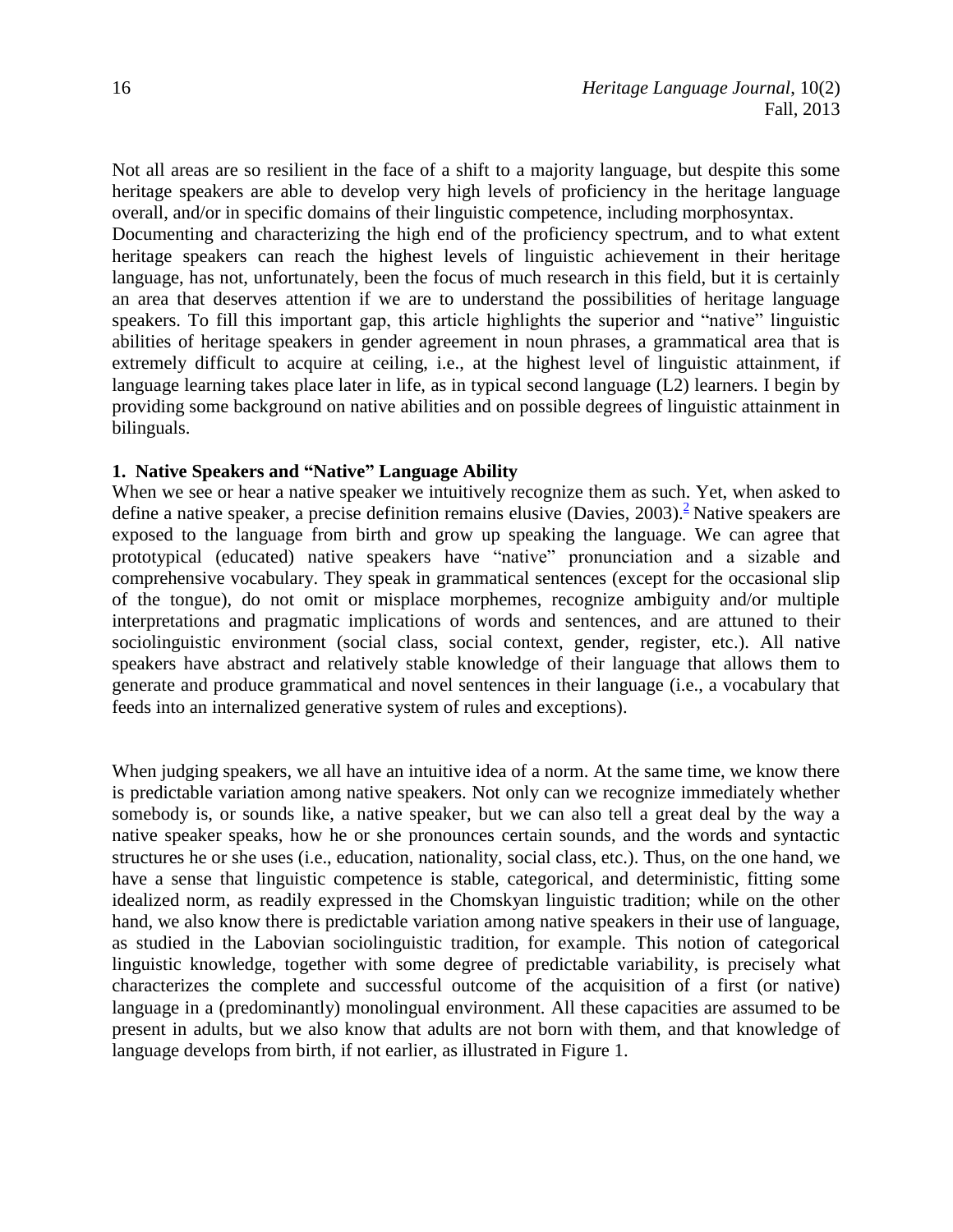

#### Figure 1. Development of Linguistic Knowledge from Birth into Adulthood

Children are born with some phonetic and phonological abilities, and later develop a phonological system and are ready to start building a vocabulary by the first year of life. Depending on which theoretical stance one adopts, they are born with or develop a set of grammatical principles and language-specific rules. They also develop morphological expressions of forms, meanings, and sentence structure. As the structural basis of language develops, so does the developing native speaker's communicative and sociolinguistic competence. We assume for the sake of argument that by the time normally-developing children are adults (18 years old or earlier), they have reached their linguistic and cognitive maturity and can be considered competent native speakers of their language with "stable" abstract linguistic competence.

Native speakers are hard to define, and in many ways they are a myth if one embraces uncritically the Chomskyan conception of a native speaker (Paikeday, 2003). But for some reason the concept of native speaker, as well as the notion of any linguistic norm, often evokes equivalence with the concept of monolingualism, and we must bear in mind that a monolingual is just one type of native speaker. In fact, it is also possible to be a "bilingual native speaker," a person who is a native speaker of or has native linguistic ability in a particular language but also happens to know at least one other language, even if such knowledge is not equivalent to that of the native language. All speakers vary in socioeconomic status (SES) and level of education, literacy development (literate, semiliterate, illiterate), and in whether they have normal language skills or suffer some kind of health-related impairment (aphasia, specific language impairment,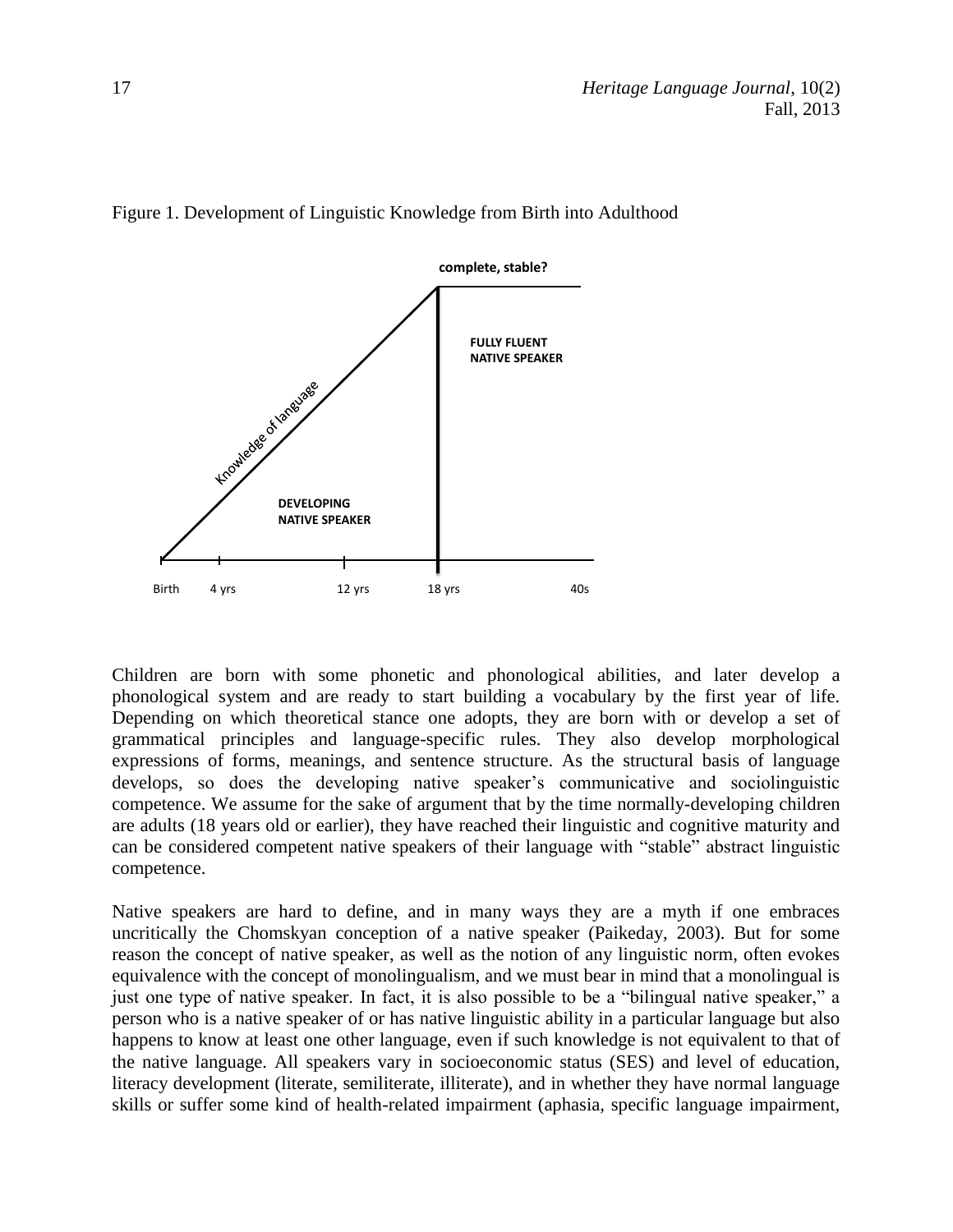autism spectrum disorder). We know that the presence or absence of language pathologies affects linguistic knowledge, representation, storage and use (Leonard, 1998; Paradis, 2004; Rice, 2009; Tager-Flusber, 2009). How SES and level of education affect linguistic competence, not just language use or register, in monolingual native speakers is a matter of recent debate, with researchers like Dąbrowska (1997, 2012) claiming that there are competence differences related to level of education in monolingual native speakers. Bilingual native speakers also vary in all these dimensions, but they vary as well with regard to age of acquisition of the two languages (simultaneous versus sequential bilinguals; early versus late bilinguals) and on the degree of use of the two languages (more versus less dominant, fluent versus non-fluent, productive versus receptive command, etc.). These variables are important because they have a significant impact on the ultimate attainment of one or both languages of bilingual native speakers.

Ultimate attainment is understood as the final state and stable grammar of people who have completed the language acquisition process. Leaving aside vocabulary or stylistic dimensions of language, phonology, syntax, semantics and discourse skills are no longer developing. The end state of normally developing first language (L1) acquisition in a monolingual context (assuming the same dialect) typically results in native competence of that dialect. However, ultimate attainment is not always "native" in bilingual native speakers. For the non-dominant language, attainment can range from fully native, as in monolingual native speakers, or near-native, as in many highly fluent second language speakers, to clearly non-native, as in the case of most L2 learners. Sorace (1993), Schachter (1990), and White (2003) have all discussed these possible outcomes of ultimate attainment in adult L2 acquisition, and Montrul (2008) made a similar case for heritage speakers. Thus, in terms of types of bilingual native speakers we find fully fluent and linguistically competent native speakers, who have clearly achieved native competence in one or both languages. We also find the "interrupted" native speaker, such as cases of international adoptees and many heritage speakers who experienced disruption in input to their first language when they are forced to become native speakers of a second language during language development. We also find the attrited native speaker: the L2 speaker whose native language ability is affected after several years of intense exposure to the second language (Schmid, 2011; Sorace, 2000). Finally, there are bilingual aphasic native speakers, whose one, two, or more languages can be differentially disrupted and/or recovered, as described by Paradis (2004).

In addition, "native" ability can also be dissociated in bilinguals. In fact, recent research has shown that it is unlikely for highly fluent bilinguals to exhibit similar native ability on all linguistic dimensions within and across languages (Grosjean, 2008), especially if one of the languages was acquired after puberty (Hyltenstam & Abrahamsson, 2009). What we typically find is that some speakers display native ability in morphosyntax, with near-native or non-native ability in phonology and pronunciation, as for example many near-native second language learners (White  $\&$  Genesee, 1996). On the other hand, we find bilinguals, including many heritage speakers, with non-native or near-native morphology and syntax and native phonology (Au et al., 2002).

With this background in mind, the purpose of the article is to show that despite exhibiting high variability in the degree of ultimate attainment, heritage speakers are native speakers because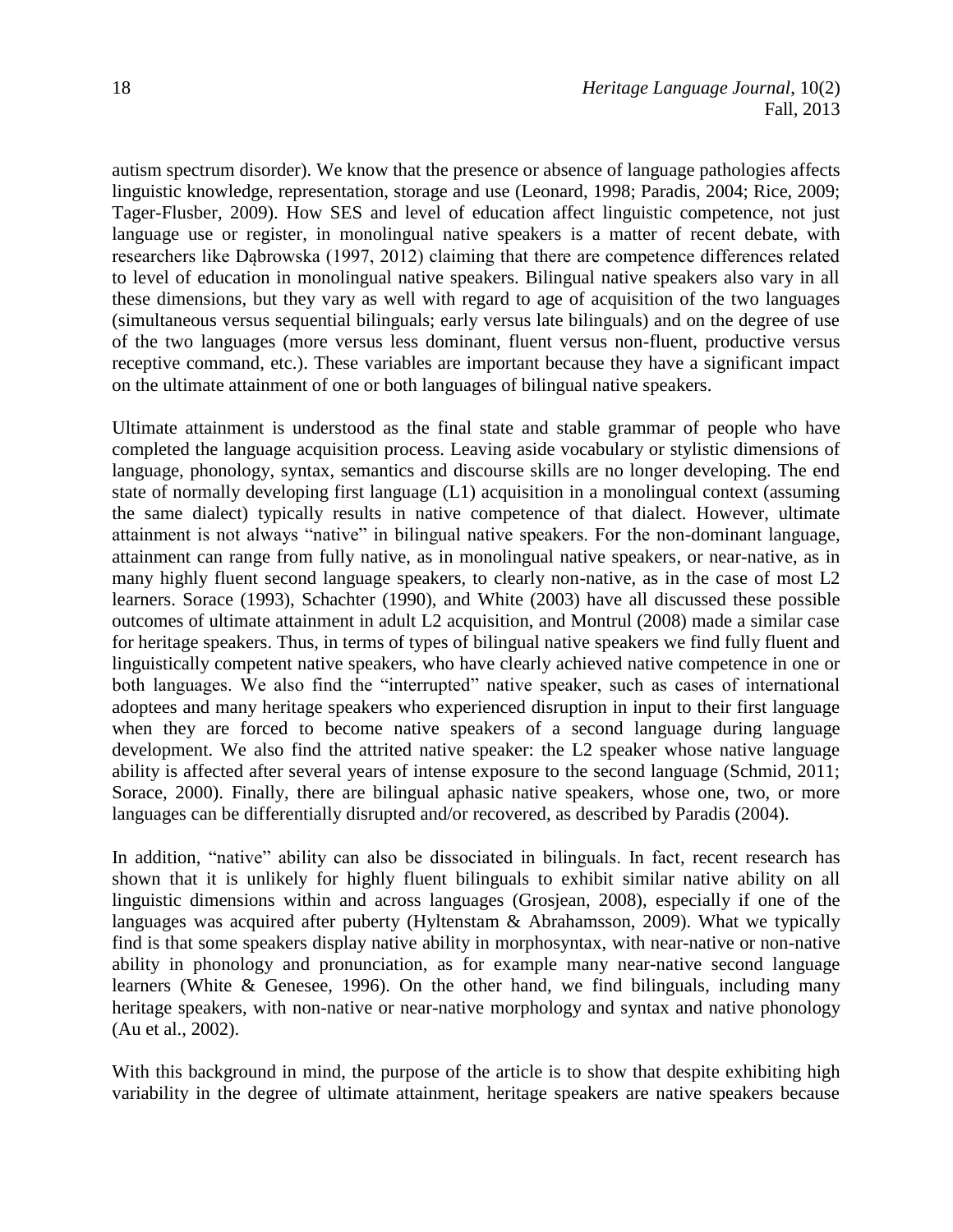they were exposed to the heritage language since birth. And because of their early language experience with the language, they show a much higher incidence of native ability in morphosyntactic and lexical aspects of language, areas that are extremely hard for L2 learners to master at native levels, even after being exposed to significant amounts of input and having used the language for several years. I review three related recent studies that show these effects.

### **2. Native Speakers, Heritage Speakers, and L2 Learners**

In order to examine the limits and possibilities of heritage language speakers, the most common research design has been to compare and contrast the linguistic abilities of heritage speakers to a control group of fully fluent native speakers (monolingual or bilingual) and a group of adult second language learners matched in proficiency to the heritage speakers. The native speaker group usually acts as a baseline. The L2 group is included because L2 speakers are notorious for also displaying variability in ultimate attainment and such variability is usually attributed to the acquisition of the target language after puberty (Bley-Vroman, 1989). The key question is whether early language experience provides heritage speakers with advantages in their knowledge of early acquired aspects of language, and aspects of morphosyntax in particular, when compared to L2 learners who started acquisition of the language much later. By "advantage" I mean knowledge and performance closer to native-speaker norms.

This question was first addressed by Terry Au and collaborators in a series of studies on Spanish and Korean (Au et al., 2002; Knightly, Jun, Oh, & Au, 2003). Au et al. and Knightly et al. conducted an experimental study of incipient L2 learners of Spanish and Spanish heritage speakers with receptive knowledge of the language (*overhearers*). The native speakers in this study were living in California, so they were bilingual native speakers. Participants completed a production task aimed at eliciting voice onset time (VOT) measurements of the Spanish stops [p, t, k, ß, ð, ɣ], an aural grammaticality judgment task testing different aspects of Spanish morphosyntax broadly defined (clitics, gender agreement, verbal agreement, tense, aspect, mood, etc.), and an oral narrative task testing gender agreement. They found that the heritage speakers were significantly more native-like on the phonetics/phonology and pronunciation measures than the L2 learners. On the morphosyntactic measures, the L2 learners and the heritage speakers did not differ from each other, performing at slightly above 60% accuracy in the grammaticality judgment task (cf. native speakers 92%) and about 50% accuracy on the narrative task (cf. native speakers 97%). Figure 2 gives a schematic representation of the dissociation that Au et al. found in phonology and morphosyntax with Spanish overhearers: while L2 learners appear to be clearly non-native in both domains, the heritage speakers are significantly more native-like in phonology than in morphosyntax. They concluded that early input as predicted by critical period accounts brings advantages for phonology but not for morphosyntax in heritage speakers.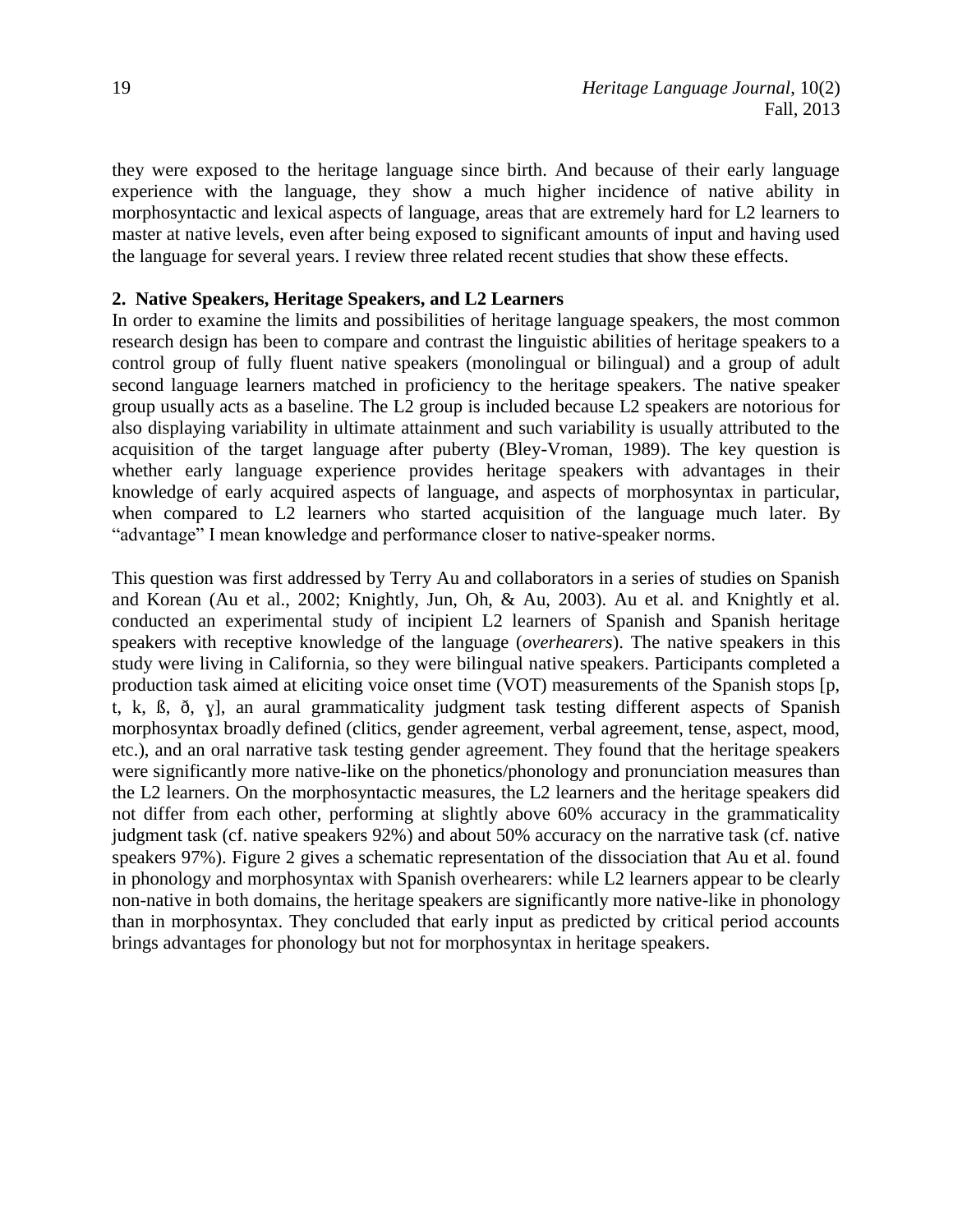4



# Figure 2. Overall Pattern of Accuracy Found by Au et al. (2002) in Phonology and Morphosyntax

Au et al.'s (2002) findings of an advantage for heritage speakers in phonology and pronunciation have since been confirmed by other studies on different aspects of phonology and different heritage languages, such as vowel production in Arabic (Saddah, 2011) and consonants in Mandarin (Chang, Haynes, Rhodes, & Yao, 2008). In phonological perception, Spanish and Russian heritage speakers have also been shown not to differ from native speakers while L2 learners are far from native-like (Kim, 2012, May; Lukyanchenko & Gor, 2011). Thus, when it comes to phonological abilities, existing studies point to impressive native-like abilities for heritage speakers as opposed to L2 learners, advantages which are most likely related to early exposure to the language. This does not mean that all heritage speakers manifest an intact phonological system at the level of production and perception, as some studies have also found significant differences between native speakers and heritage speakers in production (Au et al., 2002; Godson, 2004; Kim, 2012, June). To date, the nature of heritage accents is a topic that deserves more in-depth study.

So far, the findings on phonology have been consistent in showing much higher incidence of native-like abilities in heritage speakers than in L2 learners, but research findings on morphosyntax are less clear-cut. Although Au et al. (2002) found no significant advantages for heritage speakers in several aspects of morphosyntax, other studies have found advantages depending on the specific phenomenon of morphology or syntax being investigated (Håkansson, 1995; Montrul, 2005, 2010). Other studies have found that advantages for heritage speakers over L2 learners in morphosyntax can be detected under certain conditions, most notably in production and in tests that tap more implicit knowledge of the language (Montrul, 2011a). Implicit knowledge is knowledge that is not observable but inferred (Paradis, 2004). It is not verbalizable and it is accessed and deployed automatically and without awareness. Implicit linguistic knowledge is equivalent to what linguists call linguistic competence, or unconscious and intuitive knowledge of language. Explicit knowledge, by contrast, is verbalizable. It is also acquired explicitly with conscious effort as when one learns language rules explicitly in the classroom and develops metalinguistic rules. The rest of the current article illustrates the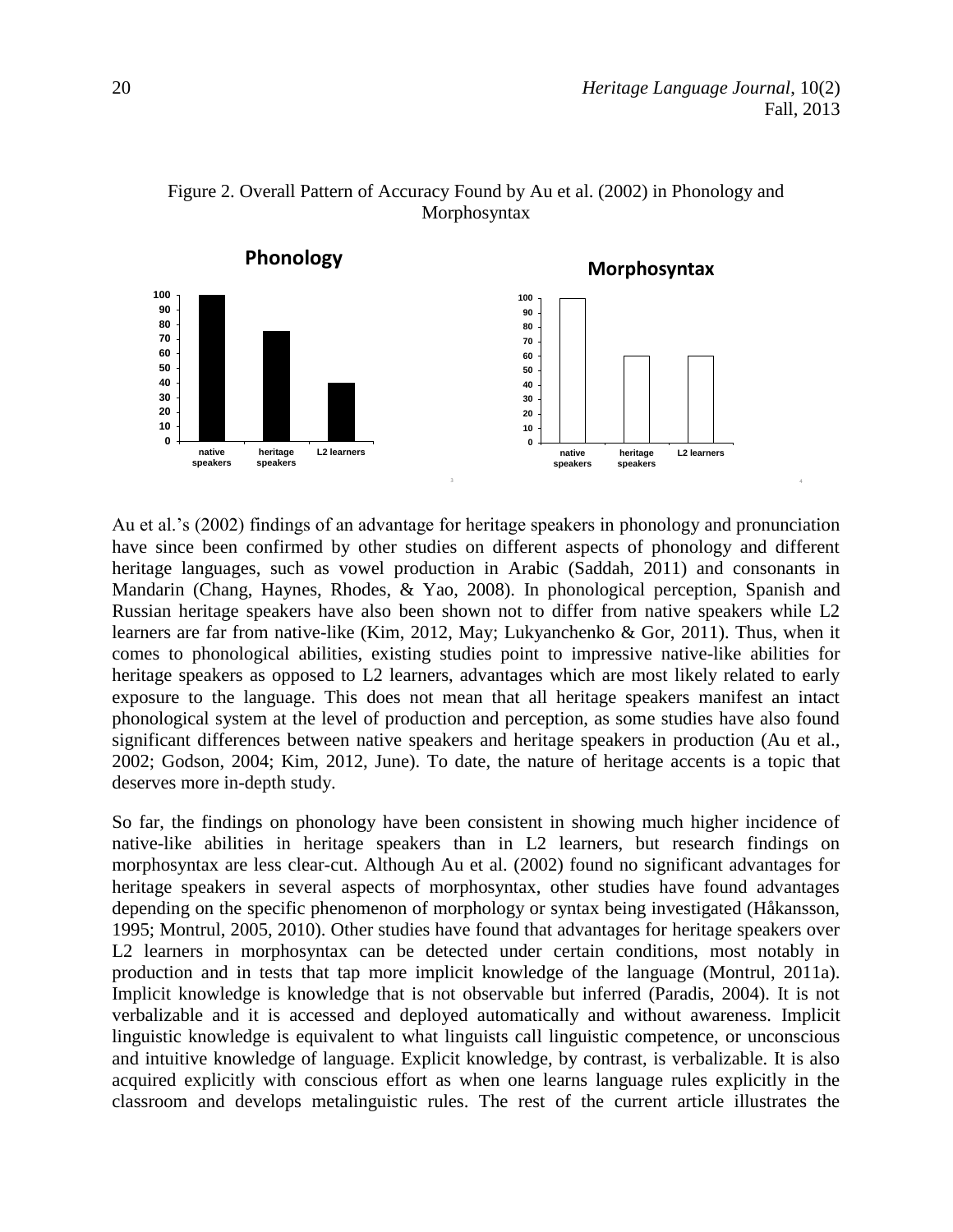advantages possessed by heritage speakers with regard to implicit knowledge by presenting evidence from four recent studies on gender agreement in Spanish.

### **3. Gender Agreement in Spanish**

Native speakers typically produce gender marking in noun phrases with very high accuracy. That is, adult monolingual native speakers of languages morphologically inflected for gender hardly ever produce gender errors, not even with irregular forms or nouns with non-transparent, noncanonical endings. Bilingual native speakers with native ability in Spanish do not make these errors either. Several theoretical accounts consider that gender is a formal feature in nouns (Carroll, 1989; Carstens, 2000; Chomsky, 1995; Franceschina, 2005; Hawkins & Franceschina, 2004), and that the acquisition of this formal feature takes place in early childhood. Children learning languages with gender often make gender errors at the earliest stages of development, especially with non-canonical or irregular ending nouns. The Spanish-speaking child studied by Hernández Pina (1984), for example, produced gender errors with determiners (\**un llave* "a key", \**un leche* "a milk", \**una camión* "a van", \**una pez* "a fish") before age 2;8, but these errors disappeared by age 3;00. In an experimental study with made-up words, Pérez-Pereira (1991) found that by age 4 Spanish-speaking children had already mastered the gender agreement system of their L1. Thus, gender in Spanish is learned and mastered very early, by 3 or 4 years of age, and once acquired, native speakers are assumed to have a mental representation of gender as a grammatical category and to deploy this knowledge efficiently and successfully during oral production by making correct gender agreement between nouns, determiners and adjectives.

Commanding and controlling gender marking in a second language is quite different. Unlike native speakers, L2 learners have great difficulty mastering gender marking with native-like ability in oral production, even at very advanced levels of proficiency, including near-natives. (Near natives are second language learners of superior proficiency, who are indistinguishable from native speakers in many dimensions, but not in all.) Franceschina (2001) studied a Spanish L<sub>2</sub> speaker deemed to have reached the end state of acquisition, but whose gender agreement performance did not reach 100% accuracy. Franceschina's subject, Martin, was a native English speaker brought up and educated in England who started learning Spanish at age 17, had lived in a Spanish-speaking environment for 24 years, and spoke River Plate Spanish at the time of testing. Martin was 100% accurate on noun endings but less accurate on gender agreement on adjectives, articles, pronouns and demonstratives, ranging from an 8% to 15% error rate. In another recent study, Grüter, Lew-Williams, and Fernald (2012) tested 19 highly proficient L2 speakers of Spanish with age of acquisition (AoA) after puberty who were indistinguishable from native speakers on self-ratings and two proficiency measures at the onset of the study. On an elicited production task, the highly proficient L2 speakers were much less accurate (80%) than the native speakers (98.7%), producing more than 17% of lexical assignment errors (e.g., *el flor rojo* "the red flower"). An on-line comprehension task with eye tracking also revealed that the L2 speakers' use of gender in real time was not as efficient as that of native speakers. Thus, gender in Spanish remains an area very difficult to master at native-speaker levels if acquisition takes place after puberty, especially in production and in on-line comprehension.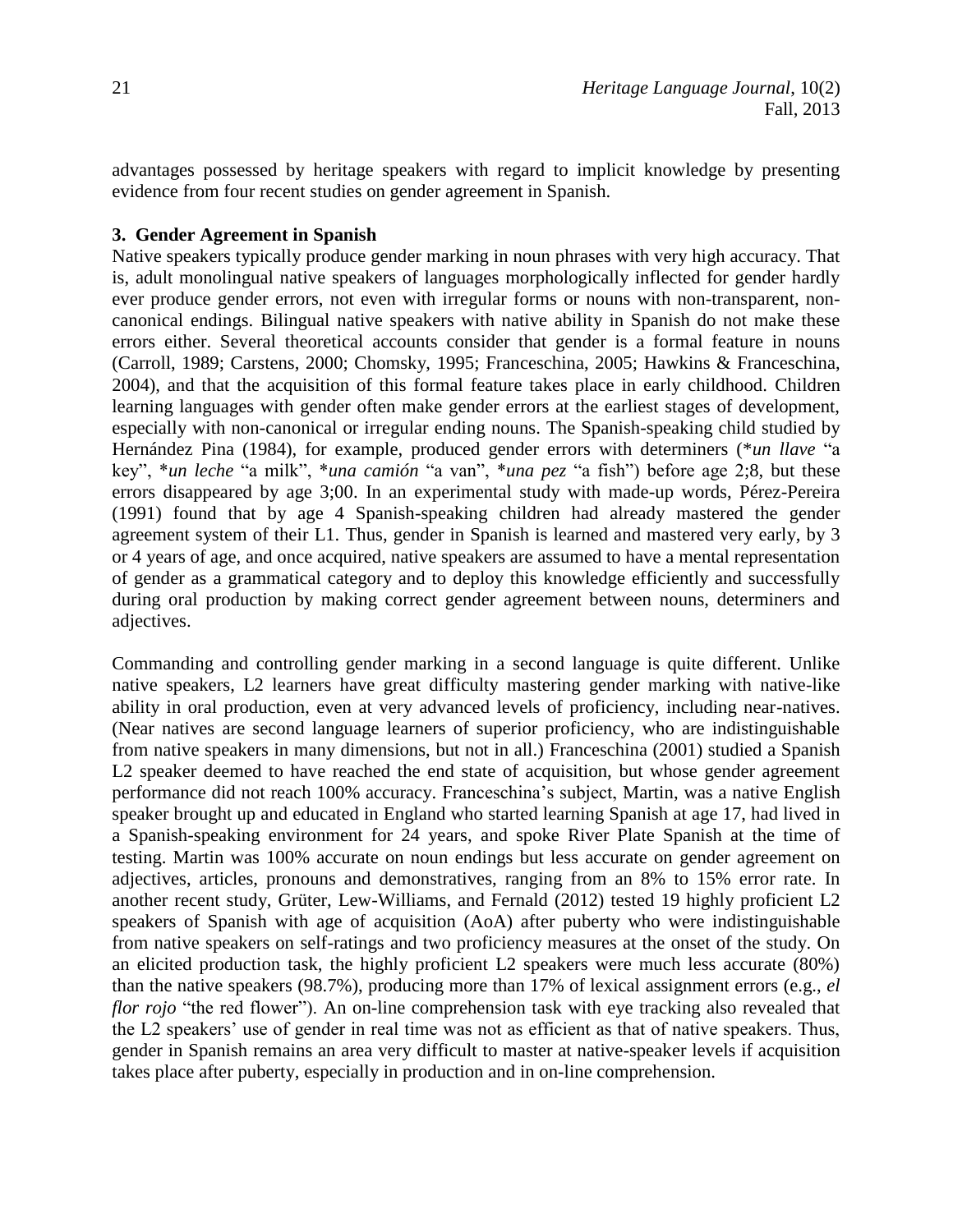Carroll (1989) and Hawkins and Franceschina (2004) claim that problems for L2 learners of languages with gender whose L1 does not have gender (e.g., English speakers learning Romance languages or German as an L2) are related to maturational constraints and transfer effects. That is, many L2 learners cannot acquire the gender feature after puberty because their native language does not instantiate gender. For Carroll (pages 573–574) the main problem lies in lexical assignment: After age five, the universal feature of gender distinction "atrophies" and disappears for those speakers whose L1 has no grammatical gender system. Alternatively, for Hawkins and Franceschina (2004) the syntactic mechanism for gender agreement (the abstract gender feature) fossilizes in L2 learners due to a critical period effect if formal gender features are absent in the L1.

On the other side of the debate, White, Valenzuela, Kozlowska-MacGregor, and Leung (2004) argue that it is possible to overcome the blueprint imposed by the L1, and that L2 learners of non-gender marking languages can acquire the grammatical gender feature instantiated in the L2. In fact, results from several recent studies have shown that L2 learners are quite accurate with gender marking in offline written production and comprehension tasks (Alarcón, 2011; Grüter et al., 2012; Montrul, Foote, & Perpiñán, 2008; White et al., 2004), including tasks that test knowledge of gender indirectly through the phenomenon of noun drop (Liceras, Díaz, & Mongeon, 2000) and the semantics of adjective placement (Rothman, Judy, Guijarro-Fuentes, & Pires, 2010). Other studies also show that L2 learners are sensitive to gender agreement violations in aural and visual recognition tasks that require explicit focus on grammatical forms or explicit monitoring of grammatical concepts (Keating, 2009; Sagarra & Herschensohn, 2011). These studies give credibility to the view that gender agreement is acquirable in L2 acquisition, that the formal gender feature is not subject to maturational constraints in L2 acquisition, and that L1 transfer can eventually be overcome.

However, many of these studies documenting apparent native-like performance in L2 learners have focused on gender marking with regular, canonical-ending nouns (Table 1), which are the most frequent in the language.

# **Table 1**

|           | Canonical            |                        | <b>Non-canonical</b>  |                         |
|-----------|----------------------|------------------------|-----------------------|-------------------------|
|           | $-a/-o$              | e                      | consonant             | $-a/-o$                 |
| masculine | <i>libro</i> "book"  | <i>puente</i> "bridge" | <i>motor</i> "engine" | <i>planeta</i> "planet" |
|           | <i>techo</i> "roof"  | <i>diente</i> "tooth"  | <i>papel</i> "paper"  | cometa "comet"          |
| feminine  | <i>libra</i> "pound" | <i>noche</i> "night"   | <i>piel</i> "skin"    | "hand"<br>mano          |
|           | casa "house"         | nube "cloud"           | nariz "nose"          | <i>foto</i> "photo"     |

*Canonicity of Spanish Inanimate Nouns Based on Noun Ending*

Studies of Spanish that have also included non-canonical ending nouns, such as nouns ending in -*e*, a consonant, or an exceptional word marker (masculine -*a* and feminine -*o*) as shown in Table 1, have found that L2 learners are actually highly inaccurate on gender assignment (i.e., classifying a noun as masculine or feminine in the mental lexicon) and gender agreement (syntactic concord) with these nouns. It is therefore hard to accept, on the basis of successful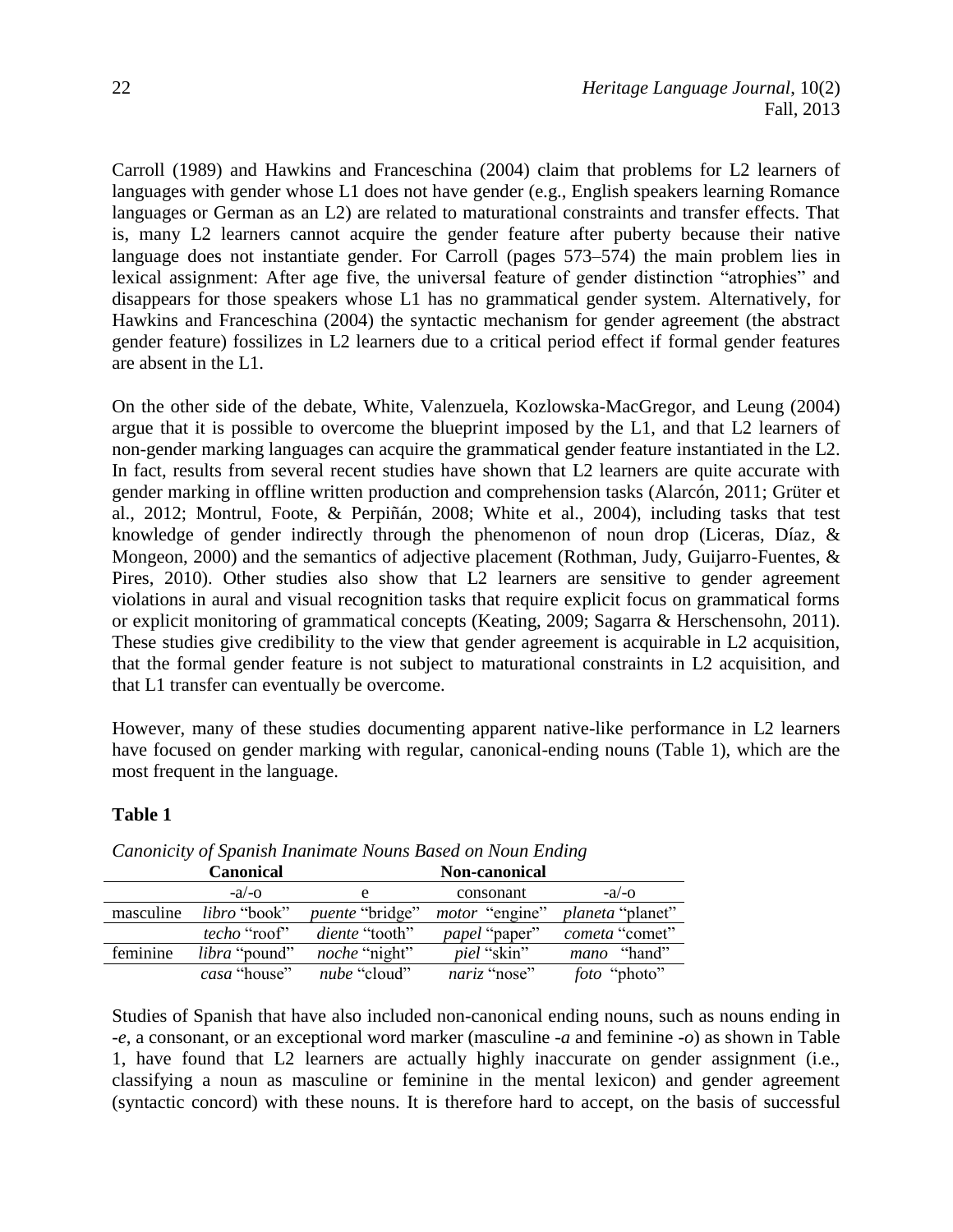deployment of gender marking with canonical nouns reported in some studies using written and metalinguistic tasks, that L2 learners have the same mental representation of gender features as native speakers.

Several studies have also shown that heritage speakers make gender errors as well (Alarcón, 2011; Anderson, 1999; Lipski, 1993; Montrul et al., 2008; Montrul & Potowski, 2007; Mueller Gathercole, 2002), and it cannot be claimed in their case that they received exposure to the language and activated the gender feature later in life, as is the case with L2 learners. Since learning gender is related to learning nouns, and learning vocabulary is highly dependent on input frequency and experience, it is likely that reduced exposure to and use of the language throughout childhood in heritage speakers may influence their lexical knowledge (which in the case of nouns in Spanish includes lexical specifications for gender), lexical retrieval and access, and the computing of gender syntactically in production and comprehension. So, although the outcome of L2 acquisition and heritage language acquisition may be very similar, the underlying reasons for non-native performance in this area can be different in the two groups. Still, if early age of acquisition brings advantages to heritage speakers in general, there must be areas of morphosyntactic knowledge where those advantages are found as well. We turn to recent studies on gender that found revealing evidence of native-like abilities in heritage speakers.

# *4.1. Gender Agreement in Written Tasks and in Oral Production*

Montrul et al. (2008) was the first experimental study that compared proficiency-matched L2 learners of Spanish and Spanish heritage speakers in their knowledge of gender agreement in Spanish.

Seventy-two L2 learners of Spanish, 69 Spanish heritage speakers ranging from low to advanced proficiency, and 22 native speakers born and raised in Spanish-speaking countries but residing in the United States at the time of testing participated in this study. They completed three tasks: (1) a written picture identification task (WPIT), (2) a written gender recognition task (WGRT), and (3) an oral picture description task (OPDT). In the WPIT, participants matched a sentence with a determiner inflected for gender and number (and a null nominal) to one of three pictures. In the WGRT, participants read a paragraph and were assigned to select the correct masculine or feminine form of the missing determiner or adjective. And in the OPDT, participants were presented with photographs of objects, animals, and people, and orally described each photograph using the phrase *Veo un/una/el/la NOUN ADJECTIVE* ("I see a/the NOUN ADJECTIVE"). All tasks included canonical ending nouns ending in *-a* or *-o* and non-canonical ending nouns ending in -*e* or consonant (see Table 1).

The results of the three tasks showed that both L2 learners and heritage speakers make gender errors and were about 70% accurate overall, while the native speakers hardly made any errors and performed at ceiling (98% to100% accuracy). Consistent with what has been found in all previous studies on the acquisition of gender, accuracy on the feminine was lower than on the masculine, with significant overgeneralization of masculine forms in feminine contexts. In terms of domain of agreement, agreement on determiners was more accurate than agreement on adjectives, and in terms of word endings, agreement on canonical-ending nouns (-*a* feminine and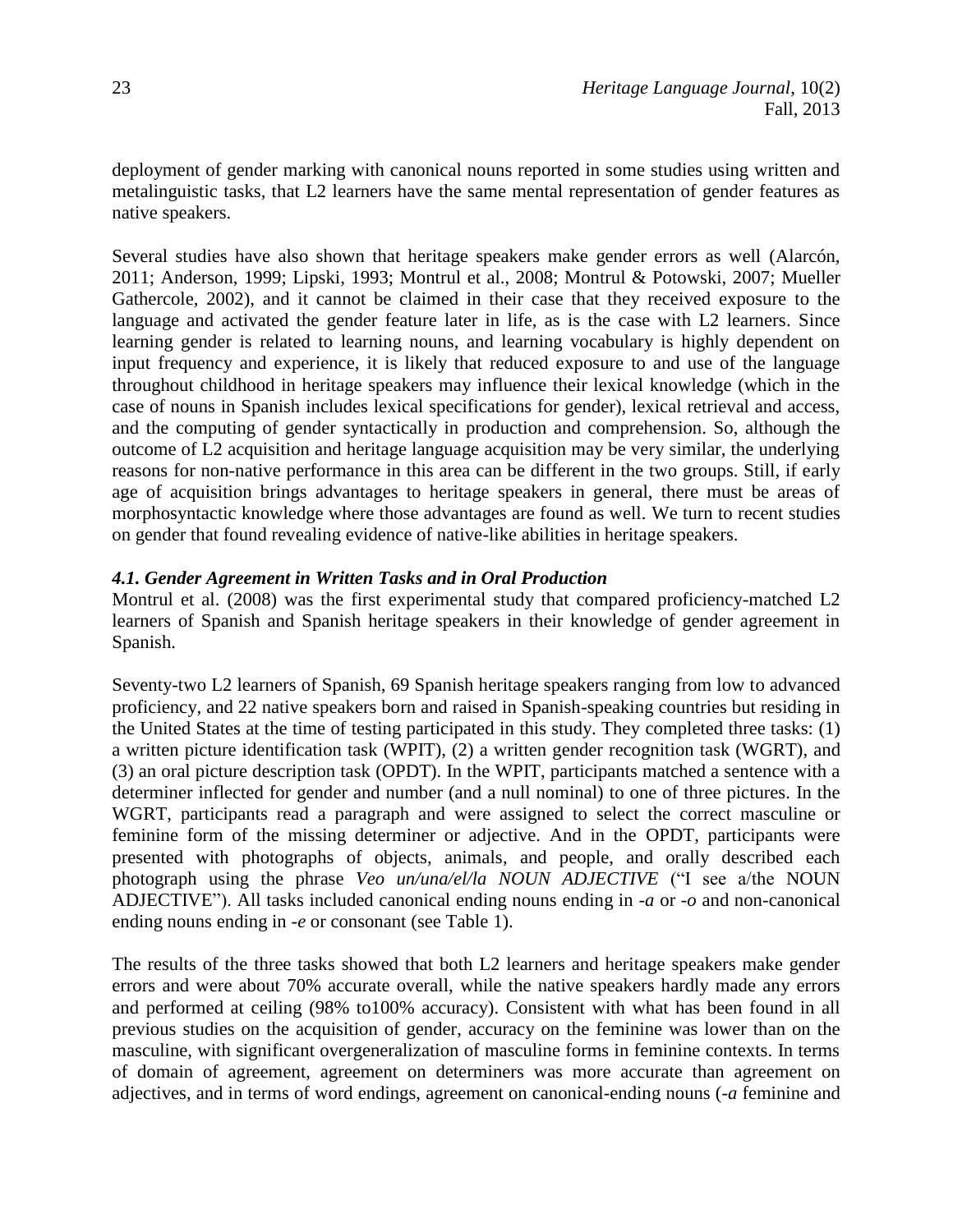-*o* masculine) was more accurate than on nouns with unclear endings (consonant, -*e*, or opposite word marker).

There were statistical differences between the two experimental groups as well, but these differed by task (group by task interaction). Overall, the L2 learners were significantly more accurate than the heritage speakers in the two written tasks, while the heritage speakers were significantly more accurate than the L2 learners in the oral picture description task. These accuracy scores are displayed in Figure 3.





This study showed that both L2 learners and heritage speakers have knowledge of gender, since accuracy averages above 70% cannot be dismissed as lack of knowledge, but also made errors. Error rates were manifested quantitatively differently in written comprehension and oral production. To assess incidence of native-like performance in the two groups, an analysis of individual subjects showed advantages for the heritage speakers. Many L2 learners, including many of low proficiency, scored above 90% accuracy on the two written tasks, while only 4 of 66 (3 advanced, 1 intermediate) or 6% performed above 95% accuracy (the range of variation of the native speakers) in all three tasks. However, 28 of 65 heritage speakers (4 low, 5 intermediate, 19 advanced) or 43% performed at the native-speaker level in the three tasks. Despite incomplete knowledge of gender in Spanish, heritage speakers have an advantage over L2 learners when it comes to oral production and incidence of native-like knowledge.

Alarcón (2011) partially replicated Montrul et al.'s (2008) study. She used similar tasks, a written gender recognition task and an oral production task, and she also included canonical and non-canonical ending nouns. The main difference between Alarcón and the Montrul et al. study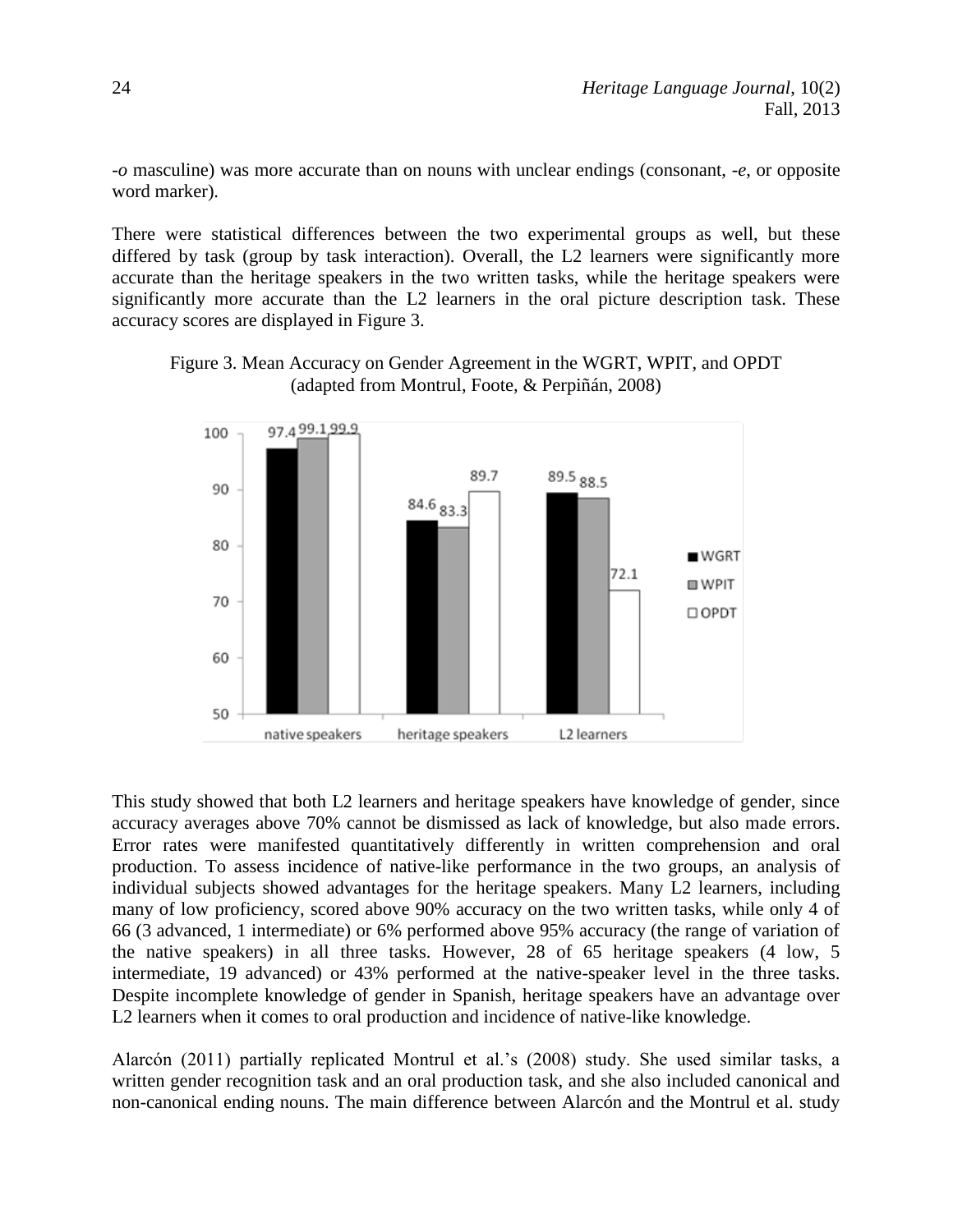is that Alarcón only tested high proficiency L2 learners and heritage speakers (18 subjects in each group). Alarcón found that the two groups scored above 93% accuracy in the written recognition task, and the heritage speakers were slightly more accurate than the L2 learners. In the oral description task, both heritage speakers and L2 learners were significantly more accurate with canonical than with non-canonical ending nouns, but the L2 learners were significantly more inaccurate than the heritage speakers (95% vs. 73.3%), as shown in Figure 4.



Figure 4. Accuracy on Oral Production According to Noun Ending (adapted from Alarcón, 2011).

Alarcón (2011) also mentions that 77.8% of the heritage speakers and 44.4% of the L2 learners scored within the native speakers' range in the written recognition task. (The native speakers in this study were also individuals born and raised in Spanish-speaking countries and residing in the United States). In the oral production task 38.9% of the heritage speakers scored within the native-speaker range, while none of the L2 learners did. Thus, this study confirms that heritage speakers are more accurate with gender than L2 learners in oral production and many score within the native-speaker range.

The most important finding of these two studies is the task effect: the L2 learners were more target-like than the heritage speakers in the written tasks, while the heritage speakers were more target-like than the L2 learners in the oral production task. Considering the modality, type and timing of required response, and the explicitness of each task (Bialystok & Ryan, 1985; Ellis, 2005), the untimed written tasks used by Montrul et al. (2008) and Alarcón (2011) may have tapped the L2 learners' explicit, and even metalinguistic, knowledge of gender. The oral task, by

contrast, seems to tap into a more implicit type of knowledge. But because the explicitness or implicitness of the tasks was confounded with modality in the two studies, it is not clear whether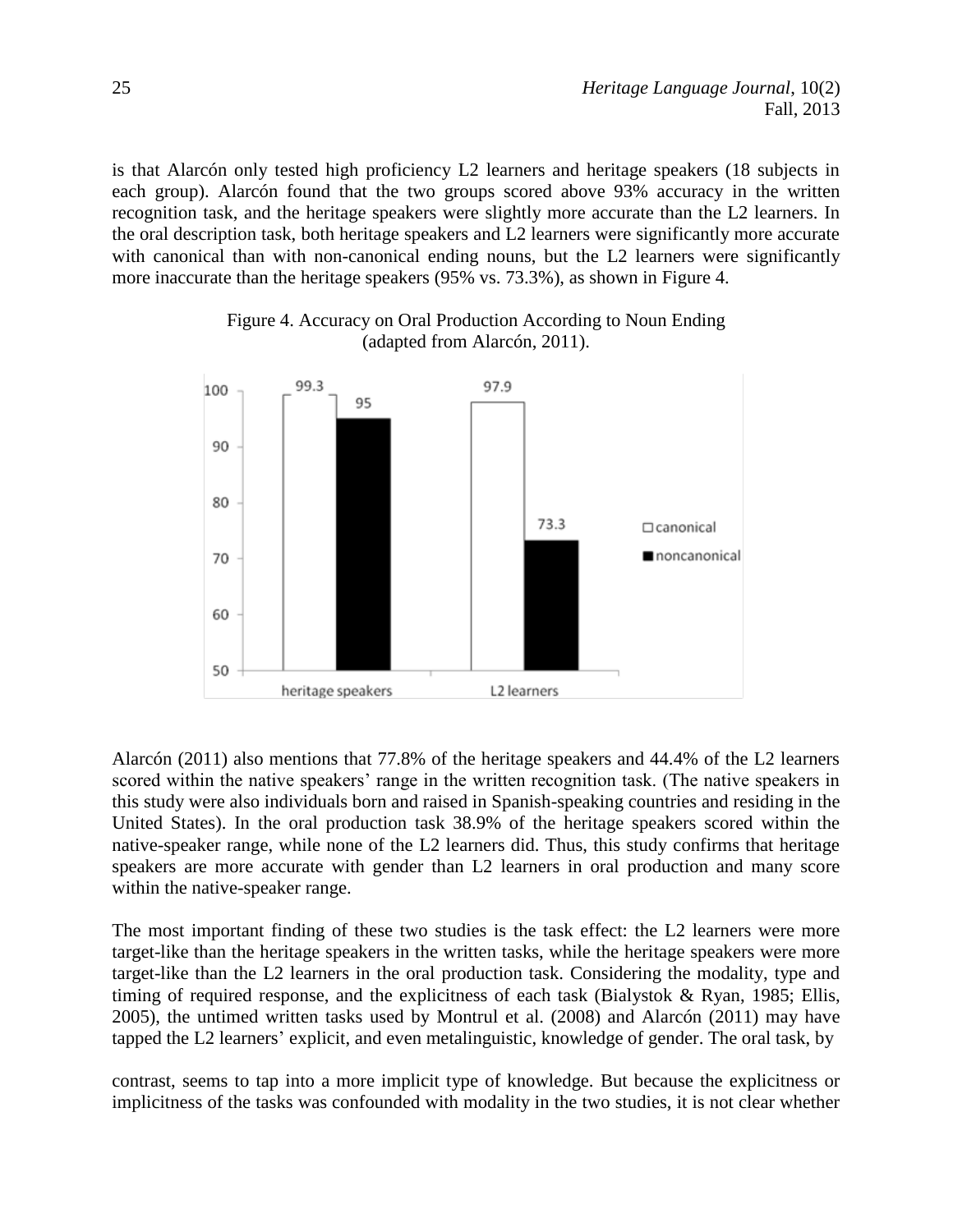the heritage speakers were better at the implicit task than the L2 learners because the task elicited oral production, or because it was tapping into implicit grammatical knowledge of Spanish gender. Similarly unclear is whether the L2 learners did better than the heritage speakers in the more explicit tasks because those tasks were written, or rather because they were more controlled and tapped into explicit and metalinguistic knowledge of gender in Spanish. Since theoretical debates on the role of maturational effects in L2 acquisition specifically concern implicit knowledge, it is crucial to understand the types of implicit or explicit knowledge different tasks tap into in L2 learners and in heritage speakers and, additionally, how the implicit/explicit dimension of the task interacts with the participants' age of acquisition.

#### *4.2. Gender Agreement in Online Spoken Word Recognition*

To bring more clarity to this issue, Montrul, Davidson, de la Fuente and Foote (2013) and Montrul, de la Fuente, Davidson and Foote (2013) conducted a study with a group of intermediate and advanced heritage speakers (n =29), 33 proficiency-matched L2 learners, and 23 Spanish native speakers (all born and raised in Spanish-speaking countries and living in the United States). Montrul, Davidson, et al. used three online experiments with aural presentation of the stimuli to avoid the use of written language. The same participants also completed an oral elicitation task, reported in Montrul, de la Fuente, et al. Because all the tasks were aural and oral, the L2 learners and the heritage speakers were matched for proficiency in Spanish and general bilingual dominance using a picture naming task in English and one in Spanish.<sup>3</sup> The L2 learners and the heritage speakers did not differ from each other in the English or the Spanish picture naming tasks.

All participants completed three online spoken word recognition tasks: a gender monitoring task (GMT), a grammaticality judgment task (GJT), and a word repetition task (WRT). All three tasks required participants to listen to grammatical and ungrammatical Spanish noun phrases (Det-Adj-N) but systematically varied the type of response required of them. For all three tasks, 300 determiner-noun-adjective phrases (half target, half fillers) were constructed with 150 nouns, three determiners (masculine *el*, feminine *la*, neutral *su*), and seven adjectives. All nouns were inanimate (half feminine, half masculine) with canonical and non-canonical endings, controlled for syllable length, stress, and frequency. All tasks used the same stimuli but involved different distribution of fillers and targets in the three experiments.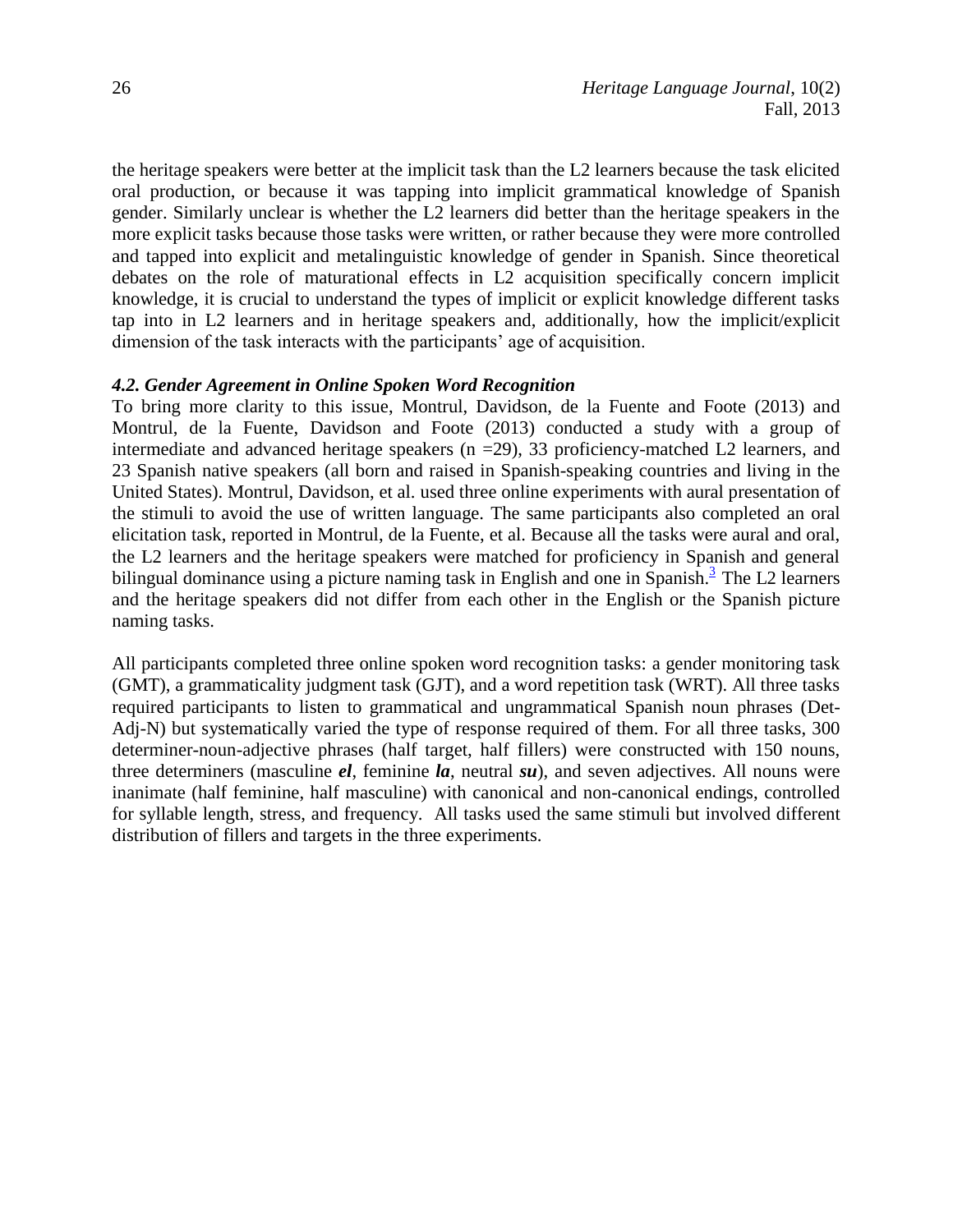| <b>Grammaticality</b>                      | <b>Noun Gender</b> | <b>Adjective</b>    | <b>Noun Ending</b>  |                      |
|--------------------------------------------|--------------------|---------------------|---------------------|----------------------|
|                                            |                    | <b>Transparency</b> |                     |                      |
|                                            |                    |                     | <b>Canonical</b>    | <b>Non-Canonical</b> |
| grammatical                                | feminine           | opaque              | la gran guerra      | la gran calle        |
|                                            |                    | transparent         | la quinta guerra    | la quinta calle      |
|                                            | masculine          | opaque              | el peor texto       | el peor viaje        |
|                                            |                    | transparent         | el quinto texto     | el quinto viaje      |
| ungrammatical                              | feminine           | opaque              | *el gran guerra     | *el gran calle       |
|                                            |                    | transparent         | *el quinto          | *el quinto calle     |
|                                            |                    |                     | guerra              |                      |
|                                            | masculine          | opaque              | *la peor texto      | *la peor viaje       |
|                                            |                    | transparent         | *la quinta texto    | *la quinta viaje     |
| neutral <sup>1</sup>                       | feminine           | opaque              | su gran guerra      | su gran calle        |
|                                            |                    | transparent         | su quinta guerra    | su quinta calle      |
| <b>Grammaticality</b>                      | <b>Noun Gender</b> | <b>Adjective</b>    | <b>Noun Endings</b> |                      |
|                                            |                    | <b>Transparency</b> |                     |                      |
|                                            |                    |                     | <b>Canonical</b>    | <b>Non-Canonical</b> |
|                                            | masculine          | opaque              | su peor texto       | su peor viaje        |
|                                            |                    | transparent         | su quinto texto     | su quinto viaje      |
| T <sub>1</sub><br>$\mathbf{X}$<br>$\sim$ 1 | 1.7.7              | $1 + 1 + 1 + 1 - 1$ |                     |                      |

**Table 2**

*Example of Stimuli for All Three Experiments*

*Note*: The neutral condition was not included in the Grammaticality Judgment Task.

The GMT required participants to listen to the noun phrases and push one of two buttons on the keyboard (one for feminine**,** one for masculine), depending on the gender of the noun. This task, then, focuses very explicitly on gender. In the GJT, participants listened to the noun phrases and pushed one of two buttons to indicate whether the phrase was grammatical or ungrammatical. The focus on gender in this task is still explicit, because subjects are required to focus on form, but more indirect than in the GMT. In the WRT, participants listened to the noun phrases and were asked to repeat the last word in each phrase as quickly and accurately as possible. The WRT is implicit because it requires no metalinguistic decision and no attention to gender or its morphological markers. If L2 learners tend to do better or the same as heritage speakers in more explicit tasks, no advantages for the heritage speakers over the L2 learners were predicted for the GMT and the GJT. Because heritage speakers tend to do better than L2 learners in implicit tasks and tasks with oral production, advantages for the heritage speakers over the L2 learners were predicted in the WRT.

The results showed that canonical and non-canonical nouns are processed differently, although noun canonicity did not affect the native speakers to the same extent that it affected the two experimental groups. Heritage speakers and L2 learners were statistically slower and less accurate on non-canonical ending than on canonical-ending nouns. In the GJT and in the GMT, the native speakers, heritage speakers, and L2 learners demonstrated a grammaticality effect: that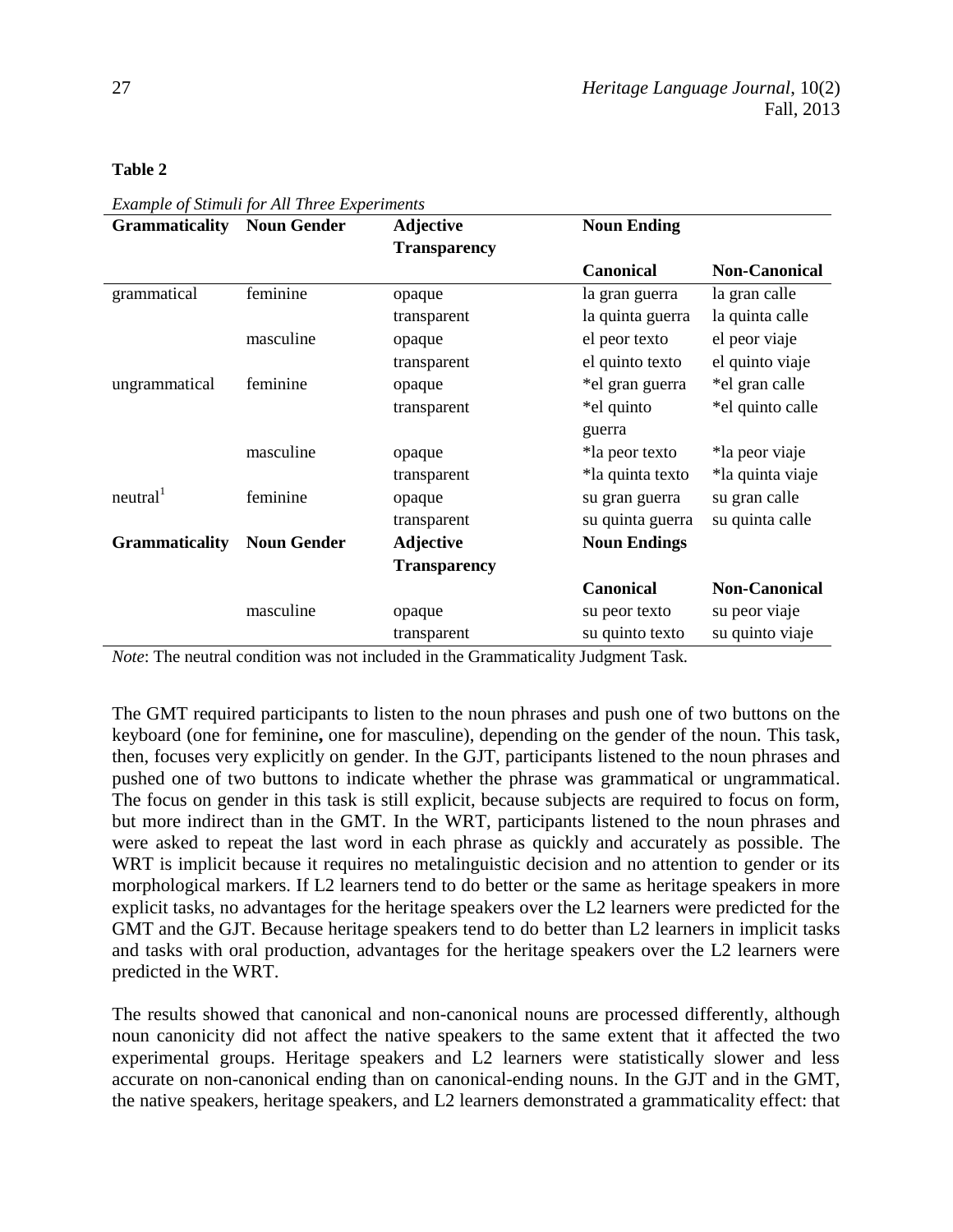is, ungrammatical noun phrases violating gender agreement were responded to more slowly and more inaccurately than grammatical noun phrases. This means that all three groups use gender cues in determiners during noun recognition. In these two tasks, the native speakers were faster and more accurate than the heritage speakers and the L2 learners, who were not different from each other. These results confirmed the predictions based on the explicitness of the tasks.

In the WRT, by contrast, the heritage speakers and the native speakers patterned together, and they were both significantly different from the L2 learners. That is, the native speakers and the heritage speakers showed a grammaticality effect, while the L2 learners did not. Figure 5 shows the speed difference between ungrammatical and grammatical conditions by noun canonicity for the WRT, which showed a different pattern of responses for the L2 learners.





For each group, we graphed the difference between the mean percentage accuracy of grammatical phrases minus ungrammatical phrases by canonicity. For example, the speed in reaction times for native speakers for grammatical phrases with canonical-ending nouns was 739 and the mean accuracy for ungrammatical phrases with canonical endings was 804, a difference of 65 ms. The same difference for the non-canonical ending phrases was  $765 - 763 = -2$  ms. The length of the bars represents the size of the difference between grammatical and ungrammatical phrases, which is a quantitative measure of the magnitude of the grammaticality or congruency effect. When the bars are on the positive values of the Y-axis, this means that the participants were more accurate with grammatical than with ungrammatical phrases, and the grammaticality effect is in the right direction for all groups. So, for the heritage speakers there was an effect in the right direction with canonical-ending nouns (ungrammatical sentences 878 - grammatical sentences  $852 = 26$  ms) and no difference for grammatical non-canonical ending nouns (843 ms) and ungrammatical non-canonical ending nouns (843 ms), thus a 0 difference. Although the L2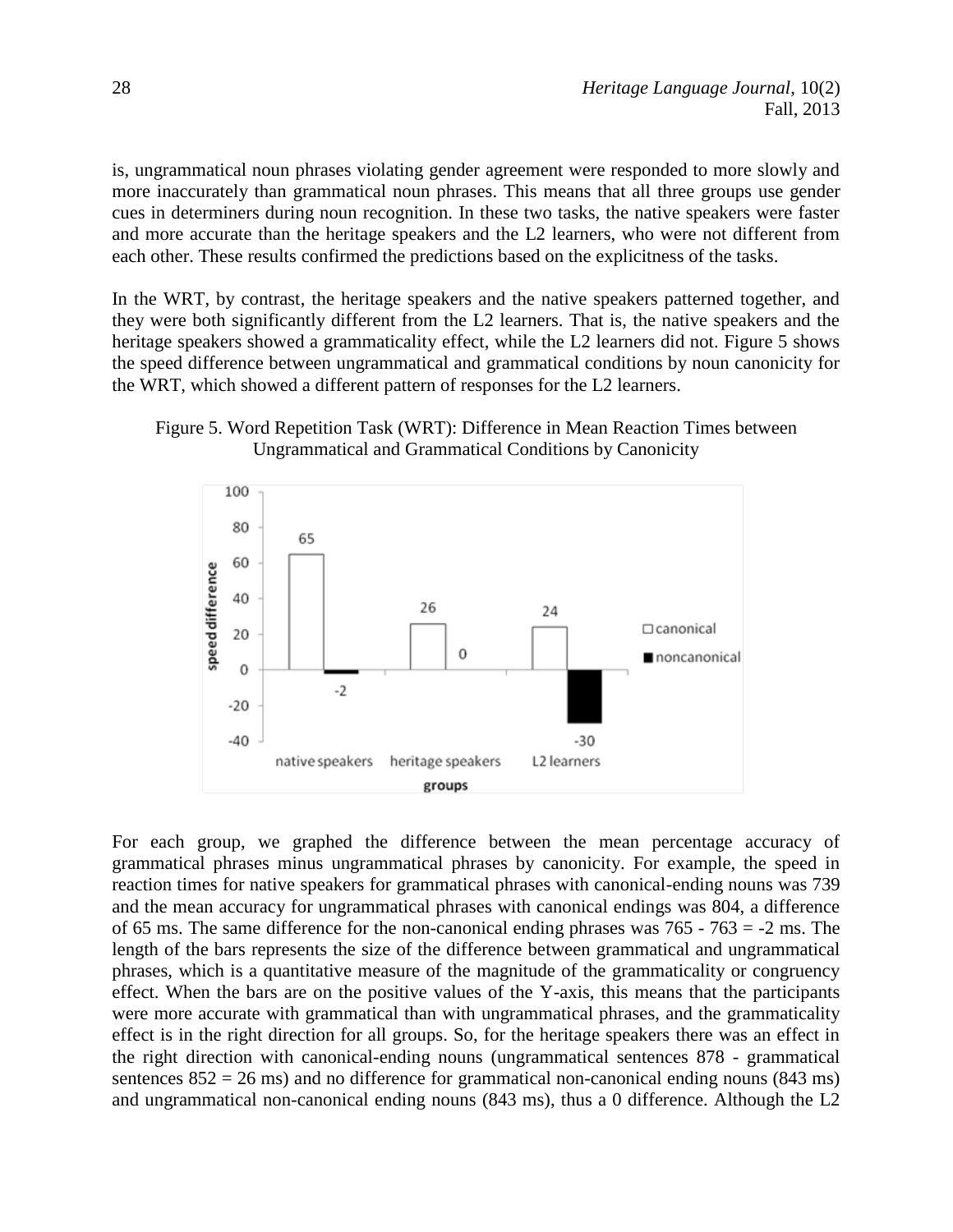learners showed an effect in the same direction for canonical ending nouns (a 24 ms difference), they showed a different pattern for non-canonical ending nouns: they repeated ungrammatical phrases faster (805 ms) than grammatical phrases (835 ms), a difference of 30 ms in the exact opposite direction.

These results confirm that heritage speakers have an advantage (i.e., show native-like patterns) over L2 learners in tasks tapping implicit knowledge. Although this advantage could be due to age of onset of bilingualism (early vs. late) (Guillelmon & Grosjean, 2001), it may also be related to context of acquisition (naturalistic vs. instructed) and experience with oral production. Because heritage speakers are born in a home environment where the heritage language is spoken, they are exposed to the language from birth and during early childhood in a naturalistic setting. The input they receive in the heritage language at that age is primarily through the auditory medium, and they use spoken language in social interactions with their caregivers. Most heritage speakers receive limited to no schooling in their heritage language. By contrast, L2 learners start acquisition of the second language around or after puberty in a formal setting (a classroom) or in a naturalistic environment. Although they have access to spoken language and receive auditory input, a great deal of input is actually written. Unlike heritage speakers who can be illiterate in the heritage language, L2 learners are fairly literate in their second language, exposed to both visual and aural input in the classroom. Thus, it is possible that in addition to age of acquisition (timing of input), modality of input and experience with more or less spoken or written language may play a role in linguistic knowledge and input processing strategies.

# *4.3. Gender Agreement in Oral Production*

Montrul, de la Fuente, et al. (2013) examined whether type of early language experience provides advantages to heritage speakers over L2 learners with gender agreement by investigating the interaction of gender marking in nouns with diminutive formation. Diminutives are a hallmark of Child Directed Speech in early language development and a highly productive morphological mechanism that facilitates the acquisition of declensional noun endings in many languages (Savickienė & Dressler, 2007). In Spanish, diminutives regularize gender marking in nouns with a non-canonical ending. Gender learning is easier if the input contains fewer nontransparently gender-marked nouns (Frigo & McDonald, 1998; Kempe & Brooks, 2001). In Spanish the most common and frequent diminutive affix is –*it* or its variants -*cit*, -*ecit*, and with gender agreement it is *-ito, -cito, -ecito* (masculine) or *-ita, -cita, -ecita* (feminine) (Melzi & King, 2003). The diminutive affix regularizes gender marking in nouns with non-canonical endings by making the canonical word marker on the noun explicit, as shown in Table 3.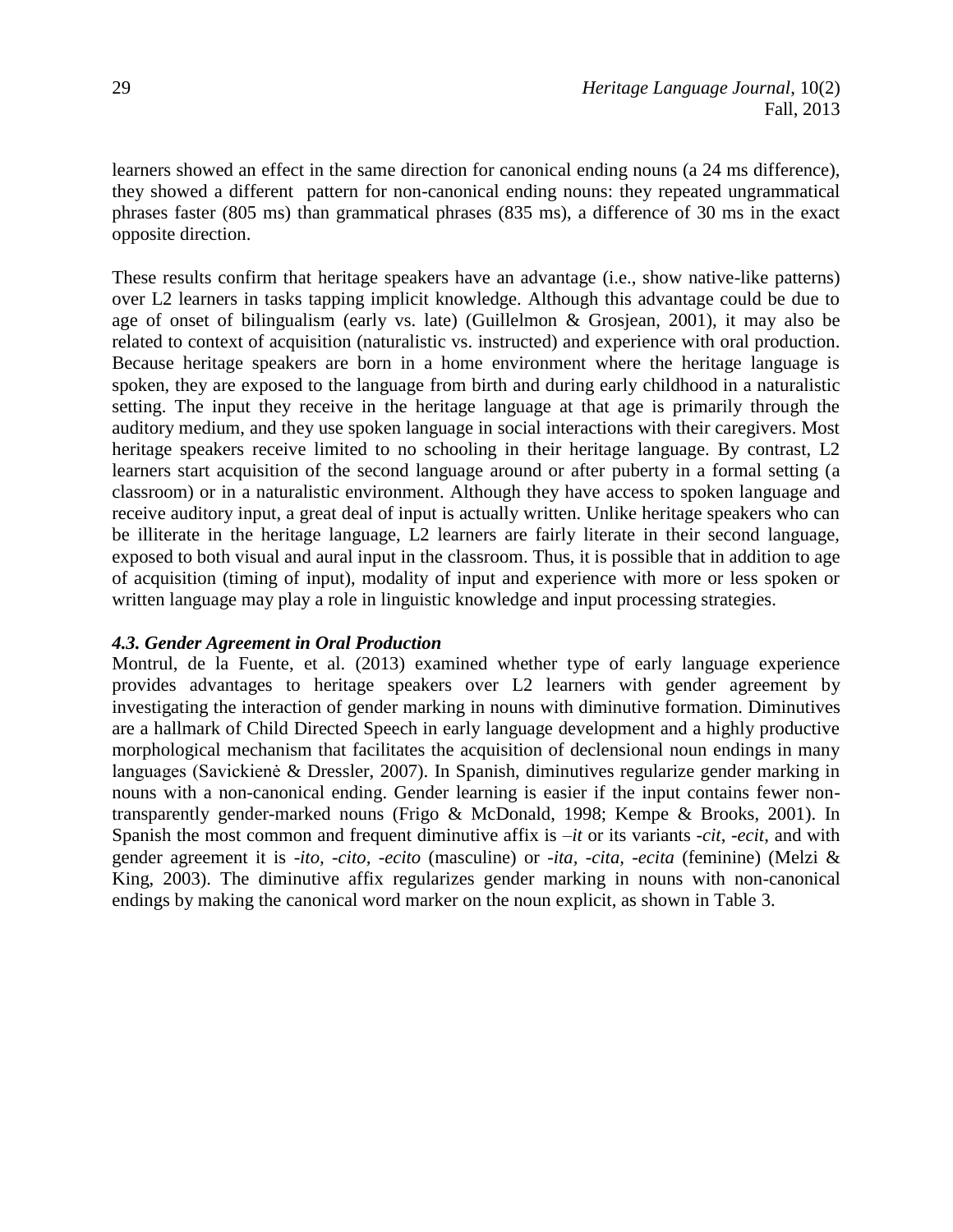# **Table 3**

*Gender Agreement with Canonical and Non-Canonical Masculine and Feminine Nouns in Simplex and Diminutive Forms (D stands for diminutive affix).*

|           | <b>Canonical</b> |                          | <b>Non-canonical</b> |                            |
|-----------|------------------|--------------------------|----------------------|----------------------------|
|           | simplex          | diminutive               | simplex              | diminutive                 |
| masculine | el auto rojo     | el autito rojo           | el coche negro       | el cochecito negro         |
|           | the car red      | the car-D red            | the car black        | the car-D black            |
|           | "the red car"    | "the little red car"     | "the black car"      | "the little black car"     |
|           |                  |                          | el lápiz amarillo    | el lapicito amarillo       |
|           |                  |                          | the pencil yellow    | the pencil-D yellow        |
|           |                  |                          | "the yellow pencil"  | "the little yellow pencil" |
| feminine  | la casa blanca   | la casita blanca         | la nube blanca       | la nubecita blanca         |
|           | the house white  | the house-D white        | the cloud white      | the cloud-D white          |
|           |                  | "the little white house" | "the white cloud"    | "the little white cloud"   |
|           |                  |                          | la nariz fría        | la naricita fría           |
|           |                  |                          | the nose cold        | the nose-D cold            |
|           |                  |                          | "the cold nose"      | "the little cold nose"     |

Diminutives in Spanish are acquired and used productively between the ages of 1;9 and 1;10 (Marrero, Aguirre, & Albalá, 2007). Spanish-acquiring children use 13 times more diminutives than Spanish-speaking adults, and adults addressing children use them as much, if not more, than the children themselves (Marrero et al., 2007, p. 155).

The hypothesis tested in this study was that Spanish heritage speakers should be more accurate at producing diminutives and at gender agreement with non-canonical nouns than L2 learners. Because heritage speakers are exposed to Spanish from birth, they are potentially also exposed to many instances of diminutives through Child Directed Speech, whereas L2 learners of Spanish are not exposed to such forms in early childhood. Although L2 learners of Spanish may have learned diminutives in the classroom as adults, the frequency of diminutive use in adult speech is much lower than in the speech directed to children (Marrero et al., 2007). Hearing non-canonical nouns in diminutive forms in early childhood may help heritage speakers classify these nouns as feminine and masculine reliably in their mental lexicon as they grow up, thereby reducing the likelihood of making agreement and assignment errors with those nouns later in adulthood.

The main task testing this hypothesis was an elicited production task with pictures. Participants saw 96 images, each with a big colored animal or object and a smaller version of the same colored animal or object placed on, under, to the right, or to the left of an image of a table. Participants heard four questions uttered by a female Mexican Spanish speaker: ¿*Qué hay debajo de / encima de / a la derecha de / a la izquierda de la mesa?* "What is under / on top of / to the right of / to the left of the table?" Participants were asked to orally produce sentences like: *un elefante blanco* "a white elephant" or *un elefantito blanco* "a little white elephant." Both simplex and diminutive forms were requested. Responses were audio-recorded, transcribed, and coded for analysis. The native speakers performed at ceiling (100% accuracy) on agreement. The L2 learners and the heritage speakers made gender errors, but the main finding was that the groups showed different accuracy scores depending on the canonical or non-canonical ending of the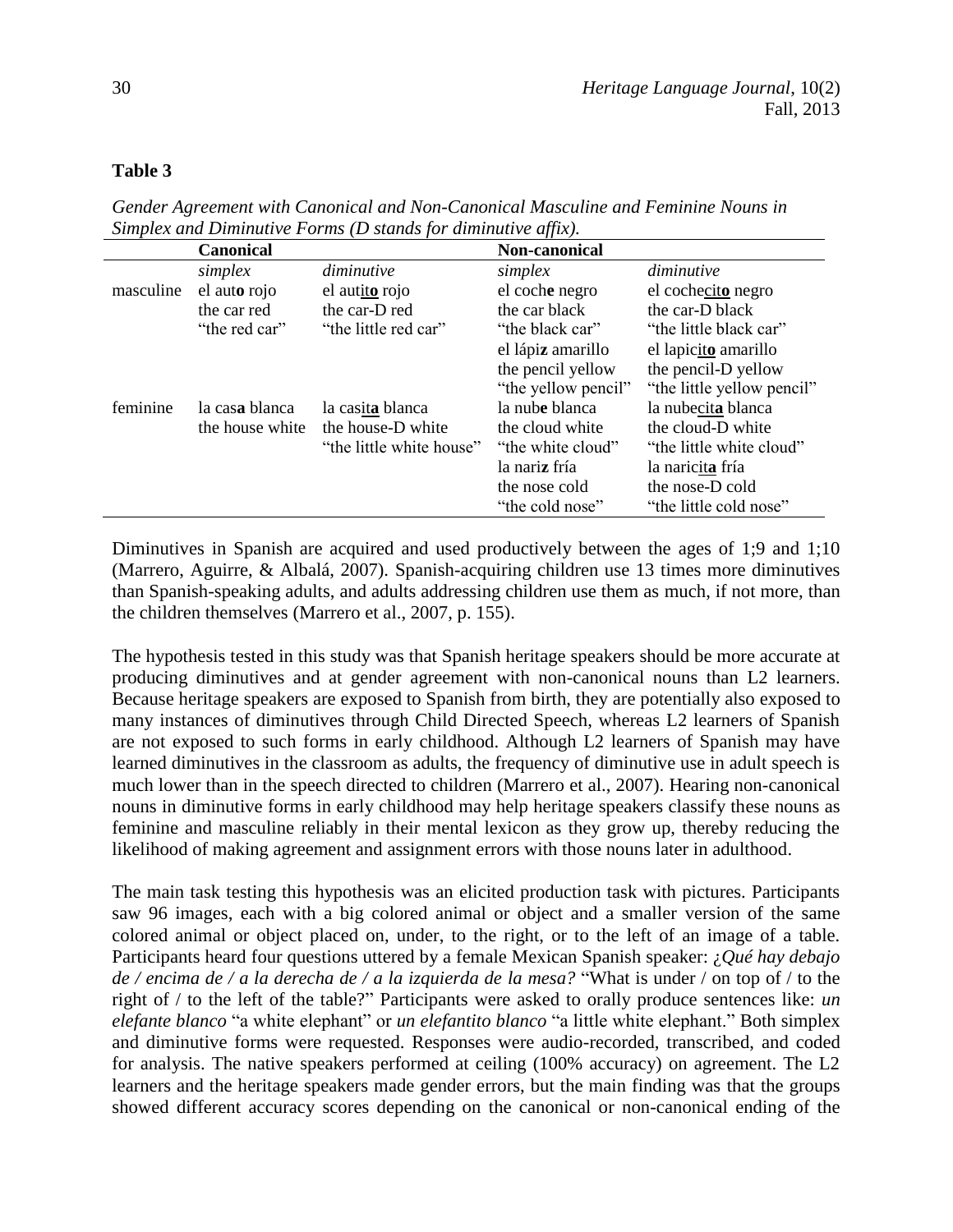nouns, as displayed in Figure 6. Results showed that the heritage speakers were more accurate than the L2 learners with gender agreement in general, and with non-canonical ending nouns in particular.





At the same time, accuracy in general was uniform and was not affected by the form of the noun, that is, whether the nouns were in the simplex forms or in the diminutive, but the heritage speakers were more accurate with diminutive forms than the L2 learners (7% error vs. 18.5% error), suggesting that they were more familiar with these morphemes than the L2 learners.

The most important result of this study was that none of the native speakers made gender agreement errors in this oral production task, and 19 of the 29 heritage speakers (65%) behaved like the native speakers and made no agreement errors. By contrast, none of the L2 learners showed this pattern as all of them made gender errors. This study confirms that early language experience and the type of input received confer some advantages to heritage speakers over L2 learners with early-acquired aspects of language, especially in oral production. There is a much higher incidence of native-like ability in the heritage speakers than in the L2 learners.

# **5. Discussion**

The results of the three studies discussed above show that while native speakers of Spanish perform at ceiling on different tasks eliciting production and grammatical awareness of gender agreement, heritage speakers and L2 learners are less accurate. Yet, in tests that tap more implicit knowledge of gender, such as the word repetition task used by Montrul, Davidson, et al. (2013) and the oral production tasks used by Montrul et al. (2008), Alarcón (2011), and Montrul, de la Fuente, et al. (2013), none of the L2 learners performed at the native-speaker level, whereas an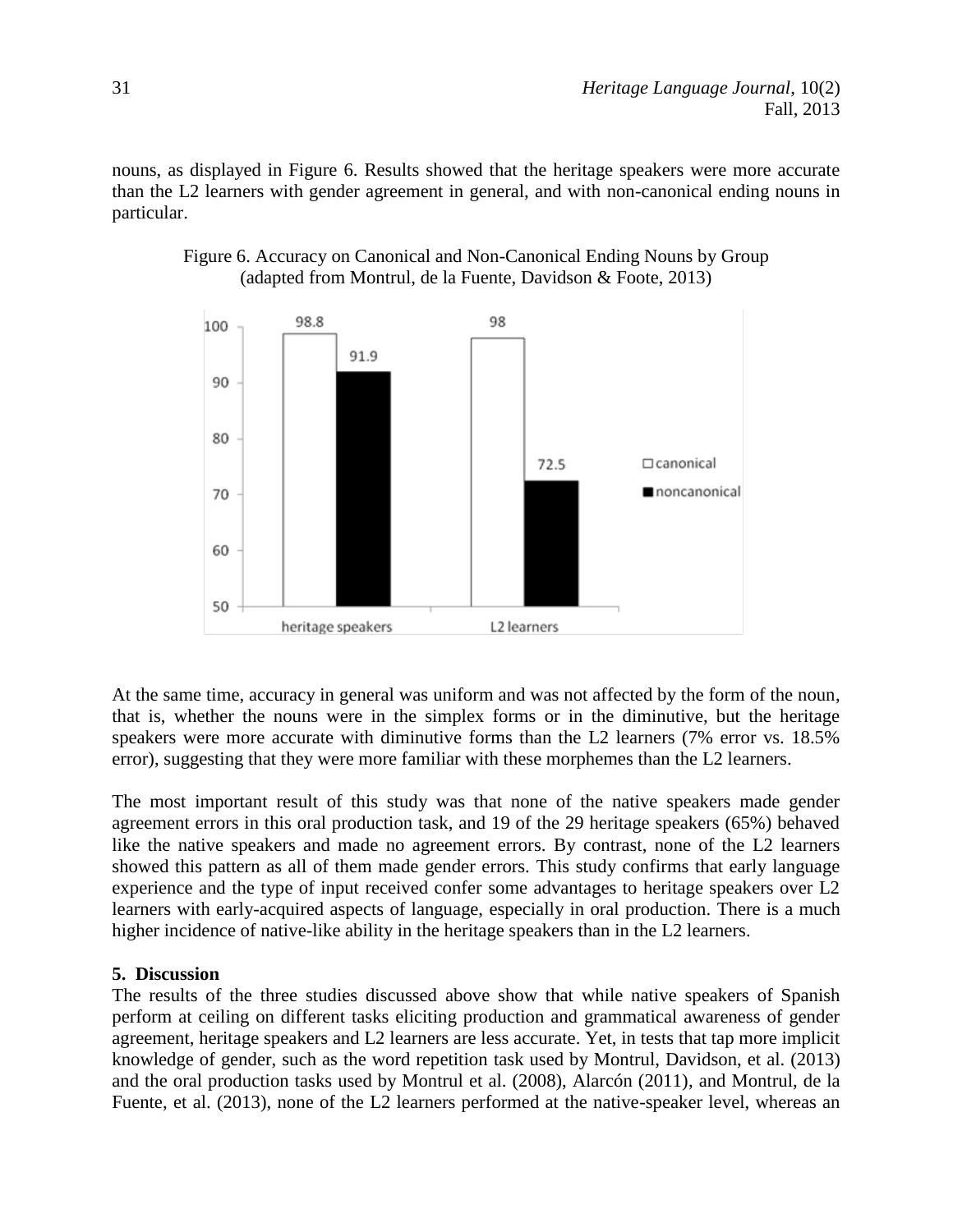important number of heritage speakers did. Although L2 learners may have acquired the knowledge that Spanish nouns have a gender feature, this does not seem to be integrated and processed in the same way as it is with native speakers and heritage speakers during oral repetition and oral production, nor do L2 learners seem to use the gender feature as efficiently during word recognition as the heritage speakers and the native speakers. This finding replicates the finding of Guillelmon and Grosjean (2001) with L2 learners of French.

By contrast, it seems that the gender feature is acquired and retained at native-speaker levels by many heritage speakers. The finding that heritage speakers are more native-like than L2 learners is of course consistent with an age of acquisition effect: heritage speakers are exposed to Spanish from birth while L2 learners begin exposure after age 11. In all three tasks used by Montrul, Davidson, et al. (2013), despite being slower and less accurate than the native speakers, the heritage speakers were sensitive to the grammaticality effect and detected gender violations in the same way as the native speakers. The L2 learners only displayed sensitivity to gendermarking errors in the two more explicit tasks in this study and were also very accurate in the offline written tasks used by Montrul et al. (2008) and Alarcón (2011). These findings are consistent with other recent studies showing that metalinguistic tasks improve linguistic performance in L2 learners (Bowles, 2011; Rebuschat & Williams, 2011). At the same time, the native speakers in all these studies were not affected by the ending of the noun to the same extent as the two experimental groups, for whom canonicity of the noun was highly significant in both accuracy and reaction times. Still, the most striking finding of all these studies is that heritage speakers are quite native when it comes to gender agreement whereas L2 learners are clearly non-native.

To a large extent this important difference between the two groups is due to differences in language-learning experience including, among other factors, amount of input in childhood and exposure to diminutives, which are likely available to heritage speakers through Child Directed Speech but are not common in the input that L2 adults receive. Although L2 learners are able to develop sensitivity to gender agreement with canonical-ending nouns, and may even attain similar mental representations of gender as a syntactic property, gender assignment at the lexical level is a feature that is very difficult to fully master, and the difficulty may lie in the cumulative experience with the language, the type of input, timing of input, and the type of input processing that goes with such experience.

Evidence for the role of experiential factors in gender production comes from the error analysis performed by Alarcón (2011) and Montrul, de la Fuente, et al. (2013). The overwhelming majority of errors were of the sort  $*un_M$   $nube_M$  *blanco<sub>M</sub>* "a white cloud," with a masculine determiner and a masculine adjective instead of *una<sup>F</sup> nube<sup>F</sup> blanca<sup>F</sup>* with a feminine determiner and a feminine adjective. This suggests that the noun *nube* may have been misclassified as masculine (subscript M in the first example) in the participant's mental lexicon instead of feminine (subscript F in the second example) because there is correct agreement between the determiner and the adjective. This finding suggests that gender errors in advanced speakers have a lexical rather than a syntactic etiology, and that lexical errors are related to input and experience, rather than to inability to represent the abstract gender feature in the syntax before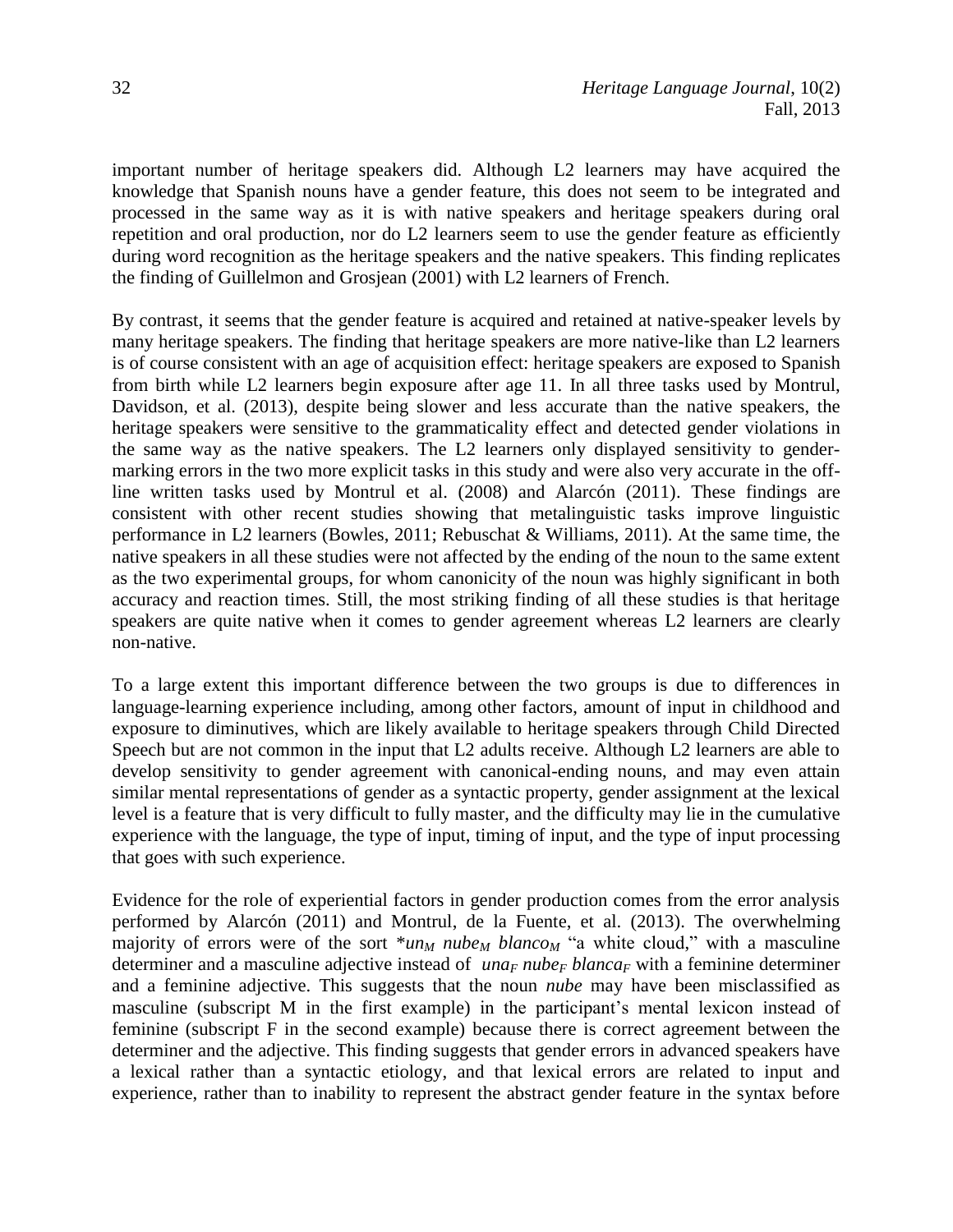and after the critical period (cf., Carroll, 1989; Franceschina, 2001, 2005). The heritage speakers are better than L2 learners in oral production and implicit tasks because they have been exposed to more aural input than the L2 learners. As adult learners, the L2 learners in this study were primarily exposed to both visual and aural input in the classroom. Thus, in addition to having been more or less exposed to diminutives, the two groups also received different input in terms of modality, and this difference may have had an effect on their input processing experience and strategies.

For example, in native Spanish there is a strong association between determiners and the gender of nouns in the lexicon. These strong links are developed in childhood during exposure to aural input. Because L2 learners are exposed to visual input, they do not associate the determiner with the noun as strongly, leading to weaker lexical links. Gollan, Montoya, Cera, and Sandoval (2008) proposed the *weaker links hypothesis* to explain potential speed and accuracy differences between monolinguals and bilinguals in lexical access. Extending the weaker links hypothesis to the specific case of gender processing and production in heritage speakers, we can assume that gender-noun links may have been stronger in their childhood but may have also progressively weakened as their first language became the secondary language. Weaker links due to reduced frequency of exposure and use lead to slower retrieval of nouns in the lexicon and gender assignment errors like the ones we have observed.

The results of the studies discussed in Section 4 also found that in tasks using non-canonical ending nouns, the L2 learners and the heritage speakers are more accurate in tasks that use canonical ending nouns, and can even display at-ceiling performance. Although gender is assigned in the lexicon, it has an overt morphological expression in Spanish nouns through the word markers -*a,* -*o,* -*e* and various consonants (Harris, 1991). Feminine -*a* and masculine -*o* are regular while the rest are irregular, and L2 learners and heritage speakers are certainly guided by these morpho-phonological cues when assigning gender to nouns. The existence of noncanonical gender-marked nouns makes it tempting to view the Spanish system of morphophonological gender marking in terms of a large class of regulars and a class of exceptions. If we assume the dual mechanism model of inflection (Pinker & Ullman, 2002), for example, regular morphological processes occur in procedural memory and irregularities are stored in declarative memory. Extending this approach to gender marking, once canonical-ending nouns are learned, the gender of the noun is associated with the word marker and is automatized as a regular, decomposable, inflectional morpheme attached to the root or a base (if the root has a diminutive), stored in procedural memory and handled by rule when marking agreement (implicitly acquired in childhood by heritage speakers and learned later but automatized through practice in L2 learners). Non-canonical ending nouns, by contrast, need to be memorized and stored in declarative memory because there are no transparent morpho-phonological rules from which to extract regularities. Reduced input and use of Spanish by L2 learners and heritage speakers may affect storage in declarative memory. Although non-canonical nouns may be more difficult to learn and process, mature native speakers whose primary language is Spanish do not typically exhibit gaps with declarative memory because they use the language more frequently on a daily basis. Their lexical-association links remain strong for both canonical and noncanonical ending nouns (Gollan et al., 2008). This hypothesis predicts that non-canonical ending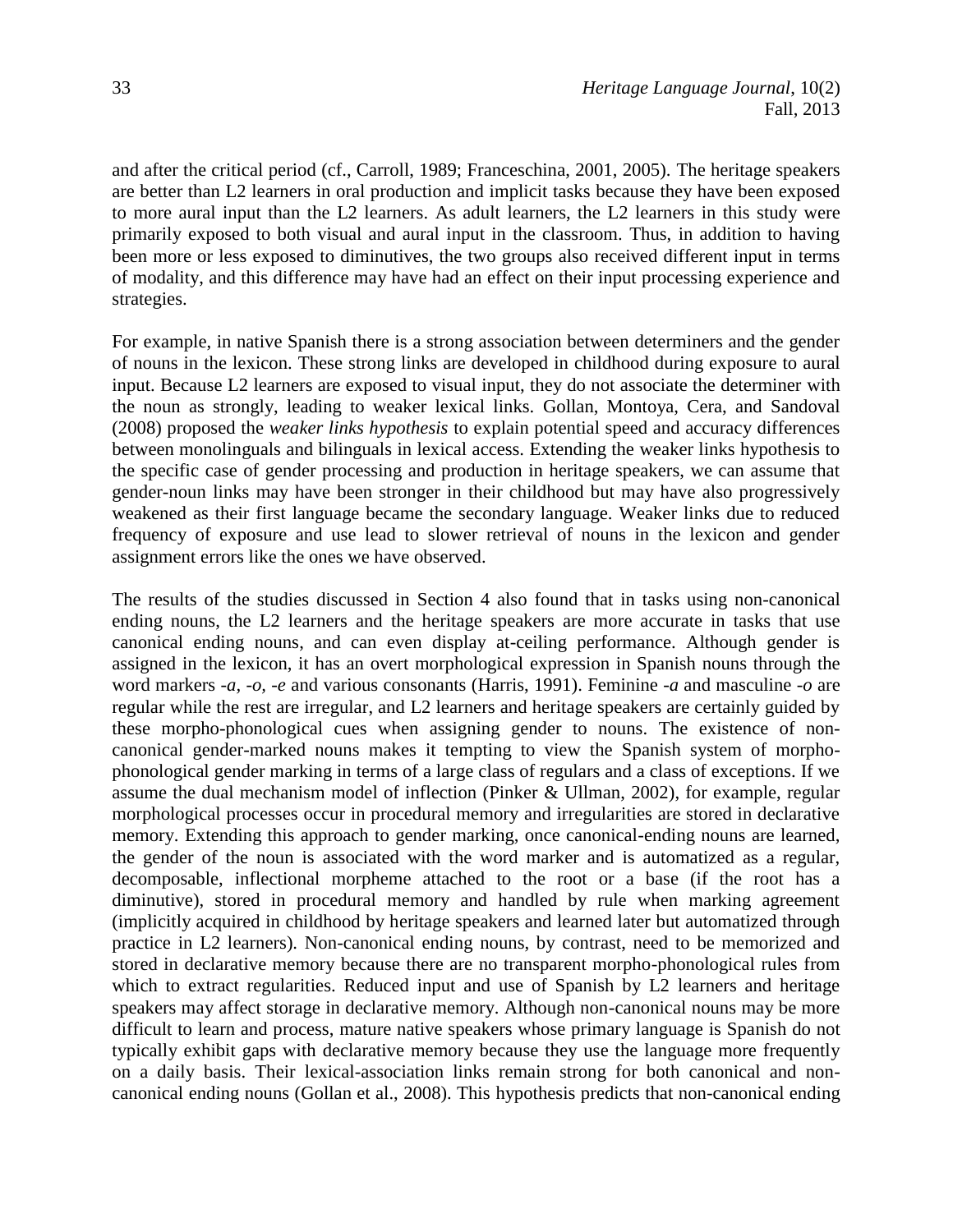nouns will be highly affected under L1 attrition in native speakers. In fact, Montrul's (2011b) study of an adult Guatemalan adoptee, who stopped using the language at about age nine, showed that the vast majority of gender errors produced by the adoptee were precisely with noncanonical ending nouns.

In conclusion, heritage speakers are quite native when it comes to implicit knowledge and production of gender, a very difficult aspect to master at native-like levels by L2 learners. Nonnative-like performance observed in some heritage speakers is largely due to cumulative reduced exposure and use of the language rather than to an incomplete grammatical representation lacking a formal gender feature acquired in early childhood.

### *5.1 Future Directions*

Until now, the field of heritage language acquisition has placed a significant focus on the knowledge that heritage speakers may be missing when compared to a baseline, contributing to a deficit view of heritage language acquisition. To tip the scales, more remains to be uncovered about heritage speakers' native abilities in many other areas of the grammar and their overall linguistic behavior. This study has only given a glimpse of knowledge and use of gender, and other areas of knowledge using similar techniques remain to be investigated. To be able to understand how "native" heritage speakers are, more studies need to focus as well on the upper level of attainment, by investigating heritage speakers with very high proficiency in the language. Studies of this sort will allow us to understand the possibilities, not just the limits, of heritage language acquisition.

#### **References**

- Alarcón, I. (2011). Spanish gender agreement under complete and incomplete acquisition: Early and late bilinguals' linguistic behavior within the noun phrase. *Bilingualism: Language and Cognition, 14*, 332-350.
- Anderson, R. (1999). Noun phrase gender agreement in language attrition: Preliminary results. *Bilingual Research Journal, 23*, 318–337.
- Au, T., Knightly, L., Jun, S., & Oh, J. (2002). Overhearing a language during childhood. *Psychological Science, 13*, 238–243.
- Bialystok, E., & Ryan, E. (1985). A metacognitive framework for the development of first and second language skills. In D. L. Forrester-Pressley, G. E. MacKinnon, & T. G. Waller, (Eds.), *Metacognition, cognition, and human performance* (pp. 207-252). Orlando, FL: Academic Press.
- Bley-Vroman, R. (1989). The logical problem of second language learning. In S. Gass & J. Schachter (Eds.), *Linguistic perspectives on second language acquisition* (pp. 41–68). Cambridge, UK: Cambridge University Press.
- Bowles, M. (2011). Measuring implicit and explicit linguistic knowledge: What can heritage language learners contribute? *Studies in Second Language Acquisition, 33*, 247-272.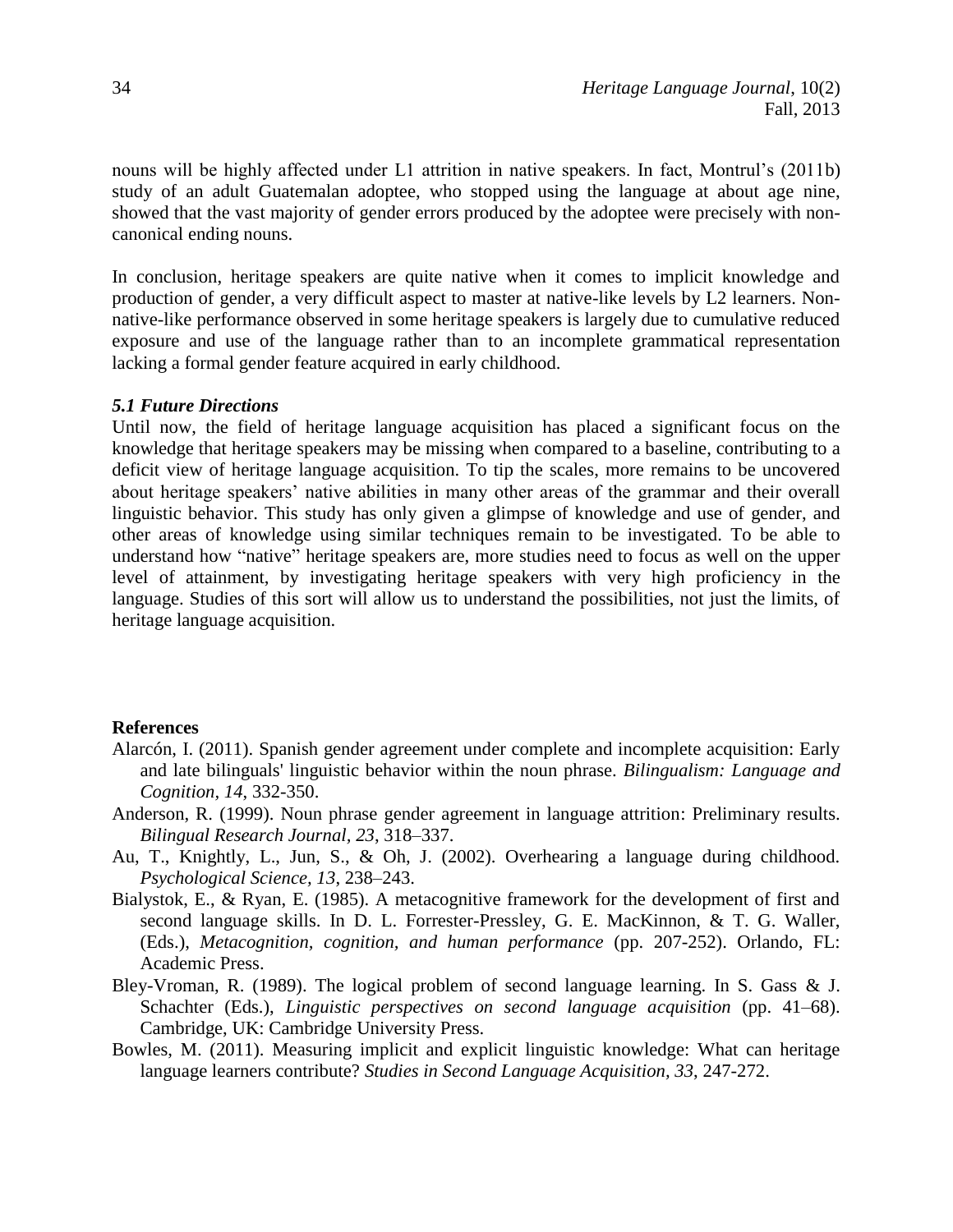- Carroll, S. (1989). Second language acquisition and the computational paradigm. *Language Learning, 39*, 535–594.
- Carstens, V. (2000) Concord in minimalist theory. *Linguistic Inquiry, 31*, 319–355.
- Chang, C., Haynes, E., Rhodes, R., & Yao, Y. (2008). A tale of two fricatives: Consonant contrast in heritage speakers of Mandarin. *University of Pennsylvania Working Papers in Linguistics, 15*(1), 37-43.
- Chomsky, N. (1995) *The minimalist program*. Cambridge, MA: MIT Press.
- Dąbrowska, E. (1997). The LAD goes to school: A cautionary tale for nativists. *Linguistics, 35*, 735-766.
- Dąbrowska, E. (2012). Different speakers, different grammars. Individual differences in native language attainment. *Linguistic Approaches to Bilingualism*, *2*(3), 219-253.
- Davies, A. (2003). *The native speaker. Myth and reality*. Clevedon, UK: Multilingual Matters.
- Ellis, R. (2005). Measuring implicit and explicit knowledge of a second language: A psychometric study. *Studies in Second Language Acquisition, 27*, 141-172.
- Franceschina, F. (2001). Morphological or syntactic deficits in near-native speakers? An assessment of some current proposals. *Second Language Research, 17*, 213–247.
- Franceschina, F. (2005). *Fossilized second language grammars. The acquisition of grammatical gender.* Amsterdam: John Benjamins*.*
- Frigo, L., & McDonald, J. (1998). Properties of phonological markers that affect the acquisition of gender-like subclasses. *Journal of Memory and Language, 39*, 218-245.
- Godson, L. (2004). Vowel production in the speech of Western Armenian heritage speakers. *The Heritage Language Journal, 2*, 1–26. Available at [http://www.heritagelanguages.org](http://www.heritagelanguages.org/)
- Gollan, T., Montoya, R., Cera, C., & Sandoval, T. (2008). More use almost always means a smaller frequency effect: Aging, bilingualism, and the weaker links hypothesis. *Journal of Memory and Language*, *58*(3), 787-814.
- Grosjean, F. (2008). *Studying bilinguals*. Oxford, UK: Oxford University Press.
- Guillelmon, D., & Grosjean, F. (2001). The gender marking effect in spoken word recognition: The case of bilinguals. *Memory and Cognition, 29*, 503-511.
- Grüter, T., Lew-Williams, C., and Fernald, A. (2012). Grammatical gender in L2A: A production or a real-time processing problem? *Second Language Research, 28*, 191-216.
- Håkansson, G. (1995). Syntax and morphology in language attrition. A study of five bilingual expatriate Swedes. *International Journal of Applied Linguistics, 5*, 153–171.
- Harris, J. (1991). The exponence of gender in Spanish. *Linguistic Inquiry, 22*, 27–62.
- Hawkins, R., & Franceschina, F. (2004). Explaining the acquisition and non-acquisition of determiner-noun gender concord in French and Spanish. In P. Prévost & J. Paradis (Eds.), *[The acquisition of French in different contexts](http://www.benjamins.com/cgi-bin/t_bookview.cgi?bookid=LALD%2032)* (pp. 175–205). Amsterdam: John Benjamins.
- Hernández Pina, F. (1984). *Teorías psicosociolingüísticas y su aplicación a la adquisición del español como lengua materna* [Psychosociolinguistic theories and their application to the acquisition of Spanish as a mother tongue]. Madrid: Siglo XXI.
- Hyltenstam, K. & Abrahamsson, N. (2009). Age of onset and nativelikeness in second language acquisition: Listener perception versus linguistic scrutiny. *Language Learning, 59*(2), 249- 306.
- Keating, G. (2009). Sensitivity to violations of gender agreement in native and nonnative Spanish: An eye-movement investigation. *Language Learning, 59*, 503-535.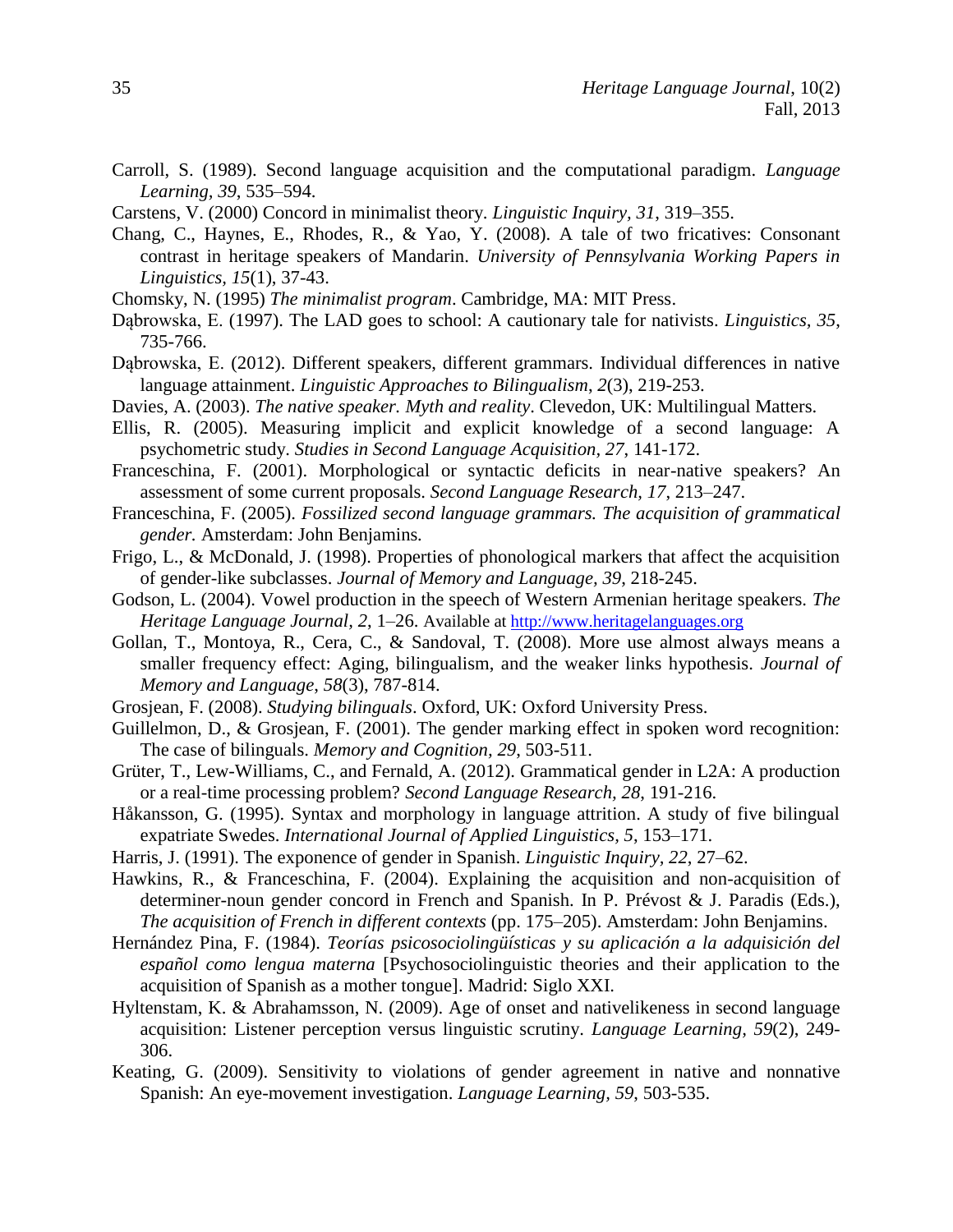- Kempe, V., & Brooks, P. (2001). The role of diminutives in the acquisition of Russian gender: Can elements of Child Directed Speech aid in learning morphology? *Language Learning, 51*, 221-256.
- Kim, J-Y. (2012, May). *Perception of lexical stress by L2 learners of Spanish and heritage*  speakers. Poster presented at the 4<sup>th</sup> Annual SLATE Graduate Research Symposium, University of Illinois at Urbana-Champaign.
- Kim, J-Y. (2012, June). *Native listeners' judgments on Spanish heritage speakers' production of Spanish lexical stress.* Poster presented at the 6<sup>th</sup> Heritage Language Research Institute, University of California, Los Angeles.
- Knightly, L., Jun, S., Oh, J., & Au, T. (2003). Production benefits of childhood overhearing. *Journal of the Acoustic Society of America, 114*, 465–474.
- Leonard, J. (1998). *Children with specific language impairment*. Cambridge, MA: MIT Press.
- Liceras, J., Díaz, L., & Mongeon, C. (2000). N-drop and determiners in native and non-native Spanish: More on the role of morphology in the acquisition of syntactic knowledge. In R. Leow & C. Sanz (Eds), *Spanish applied linguistics at the turn of the millennium* (pp. 67–96). Sommerville, MA: Cascadilla Press.
- Lipski, J. (1993). Creoloid phenomena in the Spanish of transitional bilinguals. In A. Roca & J. Lipski (Eds.), *Spanish in the United States* (pp. 155–173). Berlin: Mouton.
- Lukyanchenko, A., & Gor, K. (2011). Perceptual correlates of phonological representations in heritage speakers and L2 learners. In N. Danis, K. Mesh, & H. Sung (Eds.), *Proceedings of the 35th Annual Boston University Conference on Language Development* (pp. 414-426). Somerville, MA: Cascadilla Press.
- Marrero, V., Aguirre, C., & Albalá, M. J. (2007). The acquisition of diminutives in Spanish. In I. Savickienė & W. Dressler, *The acquisition of diminutives: A crosslinguistic perspective* (pp. 155.184). Amsterdam: John Benjamins.
- Melzi, G., & King, K. (2003). Spanish diminutives in mother-child conversations. *The Journal of Child Language*, *30*, 281-304.
- Montrul, S. (in press). Dominance and proficiency in second language acquisition and bilingualism. In C. Silva-Corvalán & J. Traffers-Dallers (Eds.), *Measuring dominance in bilingualism*. Cambridge, UK: Cambridge University Press.
- Montrul, S. (2005). On knowledge and development of unaccusativity in Spanish L2 acquisition. *Linguistics, 43*(6), 1153–1190.
- Montrul, S. (2008). *Incomplete acquisition in bilingualism. Re-examining the age factor*. Amsterdam: John Benjamins.
- Montrul, S. (2010). How similar are L2 learners and heritage speakers? Spanish clitics and word order. *Applied Psycholinguistics, 31*, 167-207.
- Montrul, S. (2011a). Morphological errors in Spanish second language learners and heritage speakers. *Studies in Second Language Acquisition*, *33*(2), 155-161.
- Montrul, S. (2011b). First language retention and attrition in an adult Guatemalan adoptee. *Language, Interaction and Acquisition, 2*, 276-311.
- Montrul, S., Davidson, J., de la Fuente, I., & Foote, R. (2013). Early language experience facilitates gender agreement processing in Spanish heritage speakers. *Bilingualism: Language and Cognition*, 1-21. doi: 10.1017/S1366728913000114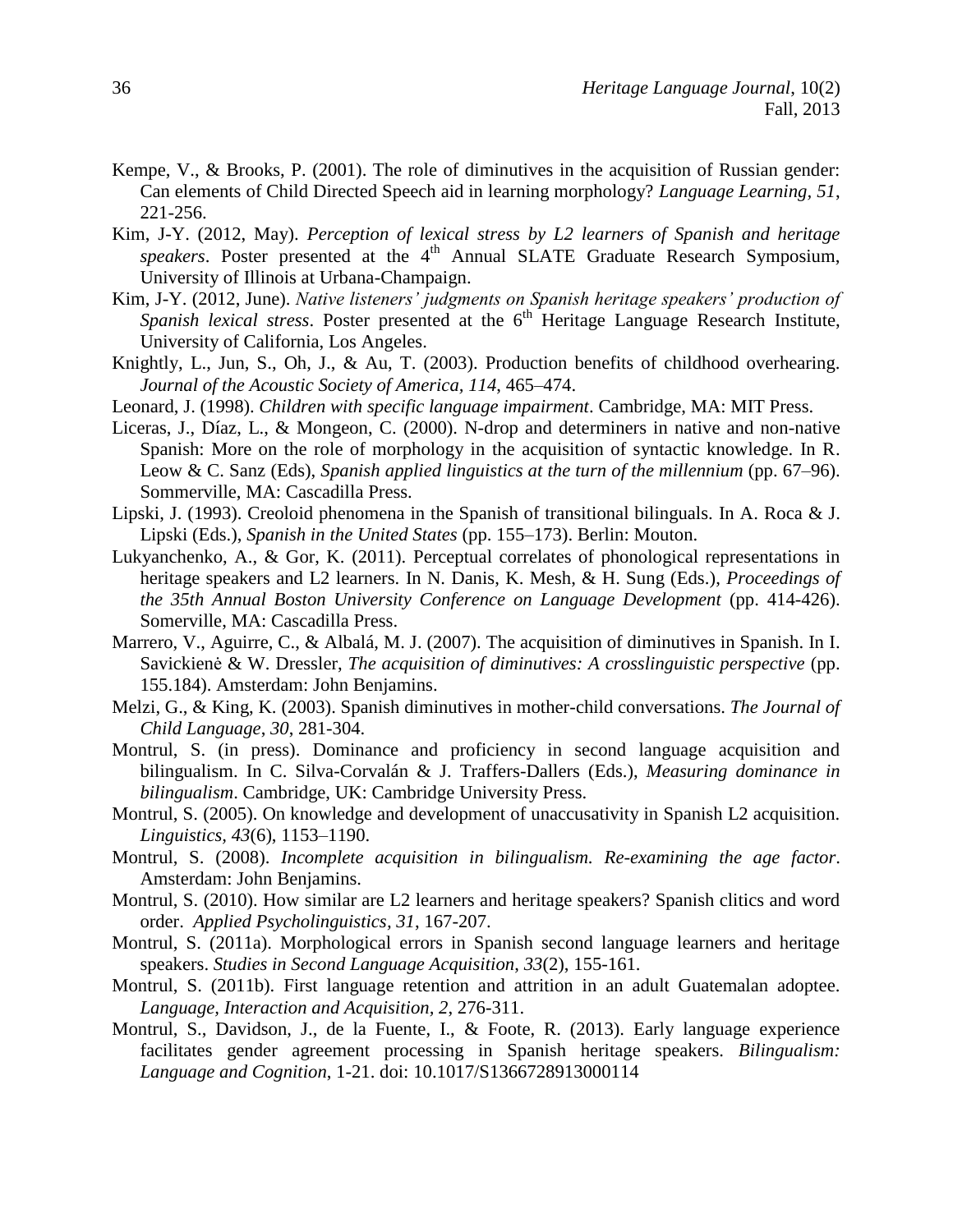- Montrul, S., de la Fuente, I., Davidson, J., & Foote, R. (2013). The role of experience in the acquisition and production of diminutives and gender in Spanish: Evidence from L2 learners and heritage speakers. *Second Language Research, 29*(1), 87-118.
- Montrul, S., Foote, R., & Perpiñán, S. (2008). Gender agreement in adult second language learners and Spanish heritage speakers: The effects of age and context of acquisition. *Language Learning, 58*, 3-53.
- Montrul, S., & Potowski, K. (2007). Command of gender agreement in school-age Spanish bilingual children. *International Journal of Bilingualism, 11*, 301–328.
- Mueller Gathercole, V. (2002). Grammatical gender in monolingual and bilingual acquisition. A Spanish morphosyntactic distinction. In D. K. Oller & R. Eilers (Eds.), *Language and literacy in bilingual children* (pp. 207–219). Clevedon, UK: Multilingual Matters.
- Paikedey, T. (2003). *The native speaker is dead!* Brampton, ON: Lexicography, Inc.
- Paradis, M. (2004). *A neurolinguistic theory of bilingualism*. Amsterdam: John Benjamins.
- Pérez-Pereira, M. (1991). The acquisition of gender: What Spanish children tell us. *Journal of Child Language, 18*, 571-590.
- Pinker, S., & Ullman, M. (2002). The past and future of the past tense. *Trends in Cognitive Sciences, 6*(11), 456-463.
- Polinsky, M. (2011). Reanalysis in adult heritage language: A case for attrition. *Studies in Second Language Acquisition, 33*, 305-328*.*
- Rice, M. (2009). Children with specific language impairment: Bridging the genetic and developmental perspectives. In E. Hoff & M. Shatz (Eds.), *Blackwell handbook of language development* (pp. 411-431). Malden, MA: Wiley-Blackwell.
- Rebuschat, P., & Williams, J. (2011). Implicit and explicit knowledge in second language acquisition. *Applied Psycholinguistics, 33*, 1-28.
- Robusto. (2011, March 1). Re: Meaning of "native speaker of English" [Web log comment]. Retrieved from [http://english.stackexchange.com/questions/14582/meaning-of-native](http://english.stackexchange.com/questions/14582/meaning-of-native-speaker-of-english)[speaker-of-english](http://english.stackexchange.com/questions/14582/meaning-of-native-speaker-of-english)
- Rothman, J., Judy, T., Guijarro-Fuentes, P., & Pires, A. (2010). On the (un)-ambiguity of adjectival interpretation in L2 Spanish: Informing debates on the mental representation of L2 syntax. *Studies in Second Language Acquisition, 32*, 47-77.
- Saddah, E. (2011). *The production of Arabic vowels by English L2 learners and heritage speakers of Arabic* (Unpublished doctoral dissertation). University of Illinois at Urbana-Champaign.
- Sagarra, N., & Herschensohn, J. (2011). Proficiency and animacy effects on L2 gender agreement processing during comprehension. *Language Learning, 61*, 98-116.
- Savickienė, I., & Dressler, W. (2007). *The acquisition of diminutives: A cross-linguistic perspective*. Amsterdam: John Benjamins.
- Schachter, J. (1990). On the issue of completeness in second language acquisition. *Second Language Research, 6*, 93–124.
- Schmid, M. (2011). *Language Attrition*. Cambridge, UK: Cambridge University Press.
- Sekerina, I., & Trueswell, J. (2011). Processing of contrastiveness by heritage Russian bilinguals. *Bilingualism: Language and Cognition, 14*(3), 280-300.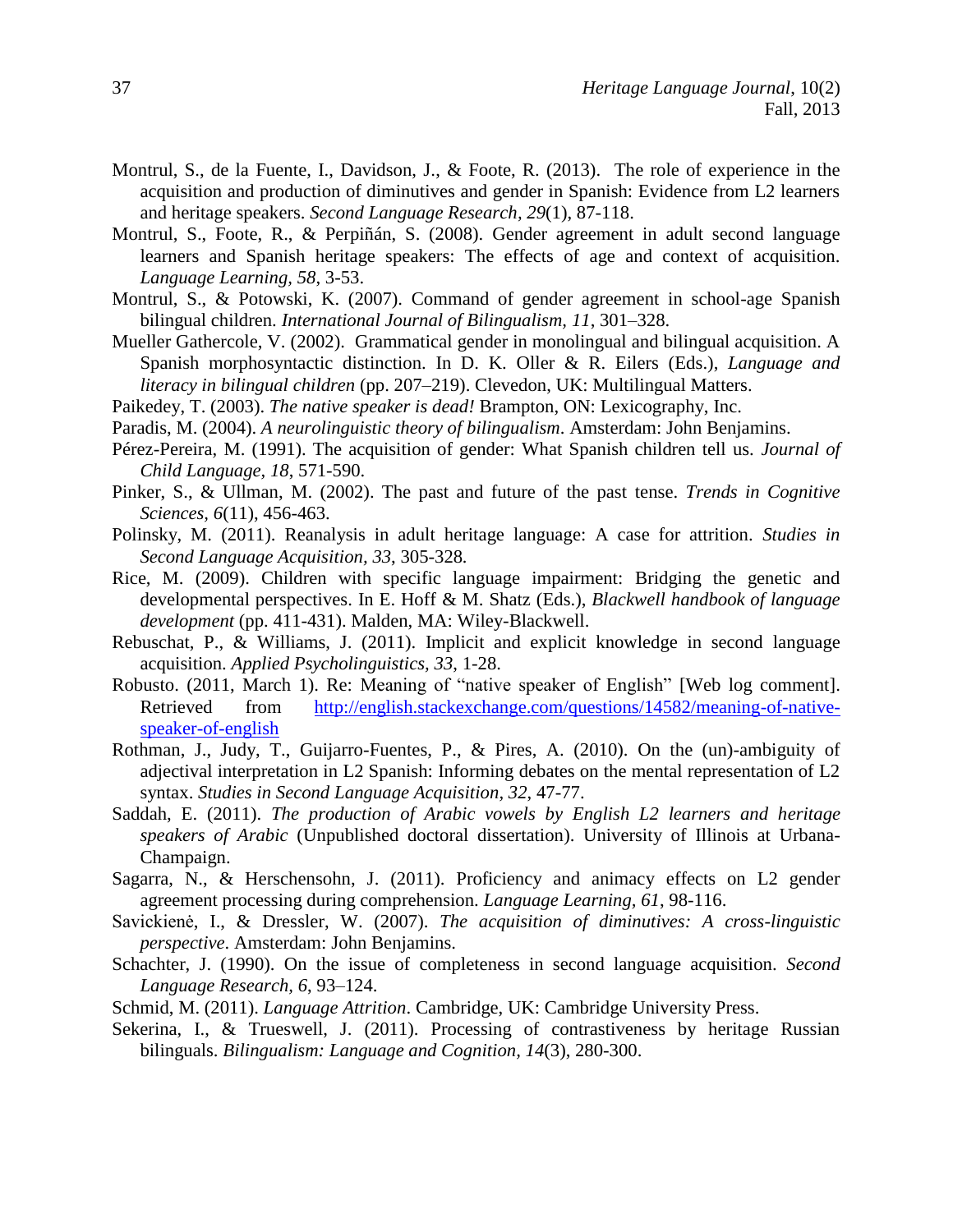- Sherkina-Lieber, M., Pérez-Leroux, T., & Johns, A. (2011). Grammar without speech production: The case of Labrador Inuttitut heritage receptive bilinguals. *Bilingualism, Language and Cognition, 14*(3), 301-317*.*
- Sorace, A. (1993). Incomplete vs. divergent representations of unaccusativity in native and nonnative Italian grammars of Italian. *Second Language Research, 9*, 22-47.
- Sorace, A. (2000). Differential effects of attrition in the L1 syntax of near-native L2 speakers. *Proceedings of the 24th Boston University Conference on Language Development* (pp. 719– 725). Somerville, MA: Cascadilla Press.
- Tager-Flusberg, H. (2009). Atypical language development: Autism and other neurodevelopmental disorders. In E. Hoff & M. Shatz (Eds.), *Blackwell handbook of language development* (pp. 431-453)*.* Malden, MA: Wiley-Blackwell.
- Valdés, G. (1995). The teaching of minority languages as "foreign" languages: Pedagogical and theoretical challenges. *Modern Language Journal*, *79*, 299-328.
- White, L. (2003). *Second language acquisition and universal grammar*. Cambridge, UK: Cambridge University Press.
- White, L., & Genesee, F. (1996). How native is near-native? The issue of ultimate attainment in adult second language acquisition. *Second Language Research*, *12*, 238-265.
- White, L., Valenzuela, E., Kozlowska-Macgregor, M., & Leung, Y-K. I. (2004). Gender agreement in nonnative Spanish: Evidence against failed features. *Applied Psycholinguistics, 25*, 105-133.